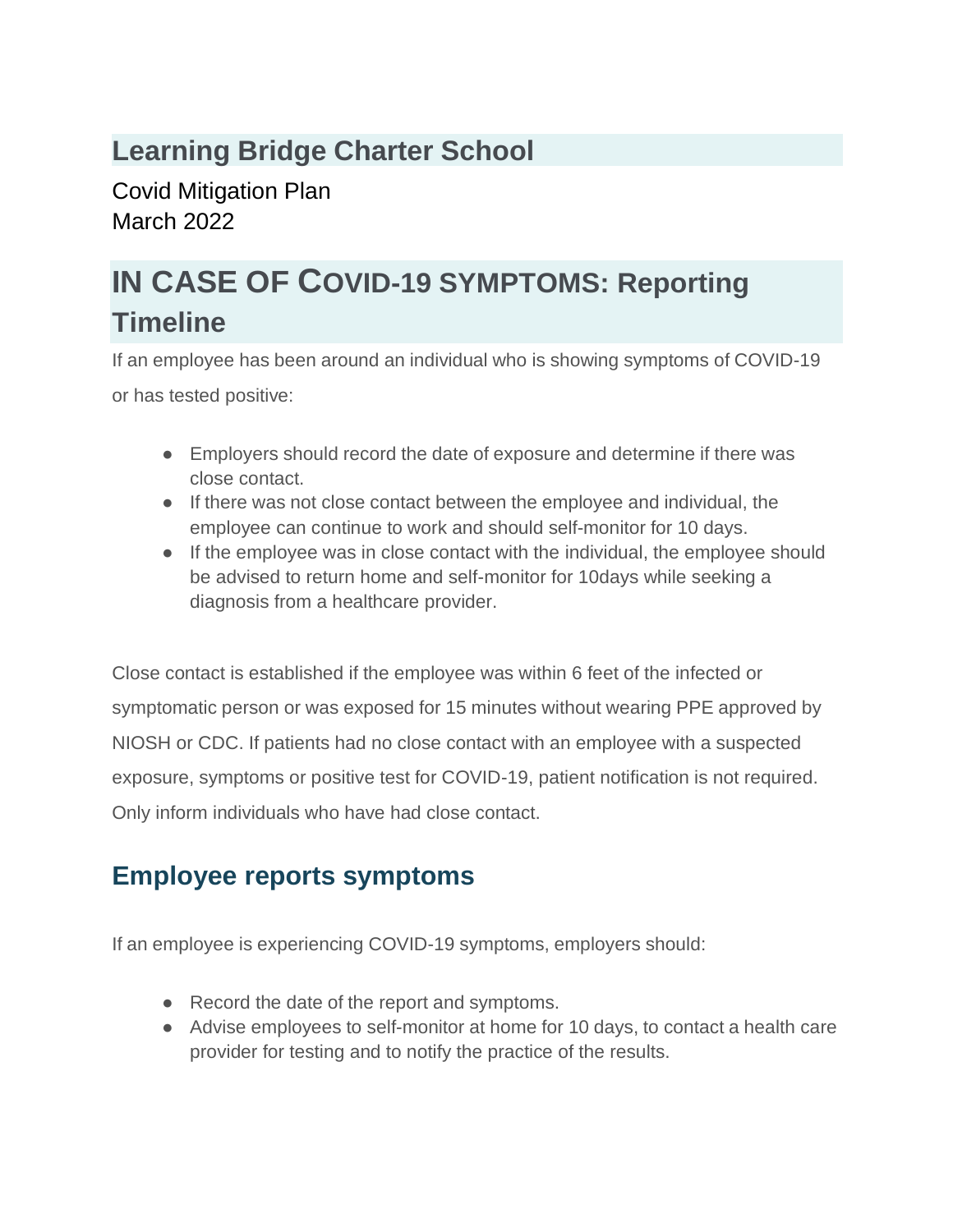## **Positive COVID-19 results**

If an employee tests positive for COVID-19, employers should:

- Notify the local health department and follow its instructions.
- Advise the employee to remain home, to contact a health care provider and to notify the practice of the results.

Learning Bridge is not going to require universal masking but recommends masking. In case a student or staff member shows COVID-19 symptoms, Learning Bridge has a plan in place, based on the best information from the CDC, local health officials, & Department of Health and Human Services regarding *Emergency Directive 052.*

*\*This plan is likely to change as more information becomes available and as we continue to follow the latest guidance of public health officials. We will notify you when we update our plans.*

# **HOW Learning Bridge WILL RESPOND IF SOMEONE HAS COVID-19 SYMPTOMS:**

Learning Bridge Charter School will continue to focus on reducing the risk of COVID-19 for all students. The introduction of several COVID-19 variants of concern, including the highly transmissible Omicron variant and the Delta variant, changed the landscape of the 2021-22 school year. Future variants with increased transmissibility have the potential for exponential growth in outbreaks especially in communities and settings with low vaccination rates and limited mask use.

Learning Bridge Charter School will expect and plan for occurrences of COVID-19 within school communities. DHHS supports full in-person learning with the proper prevention and mitigation measures in place, consistent with CDC's Guidance for COVID-19 Prevention in K-12.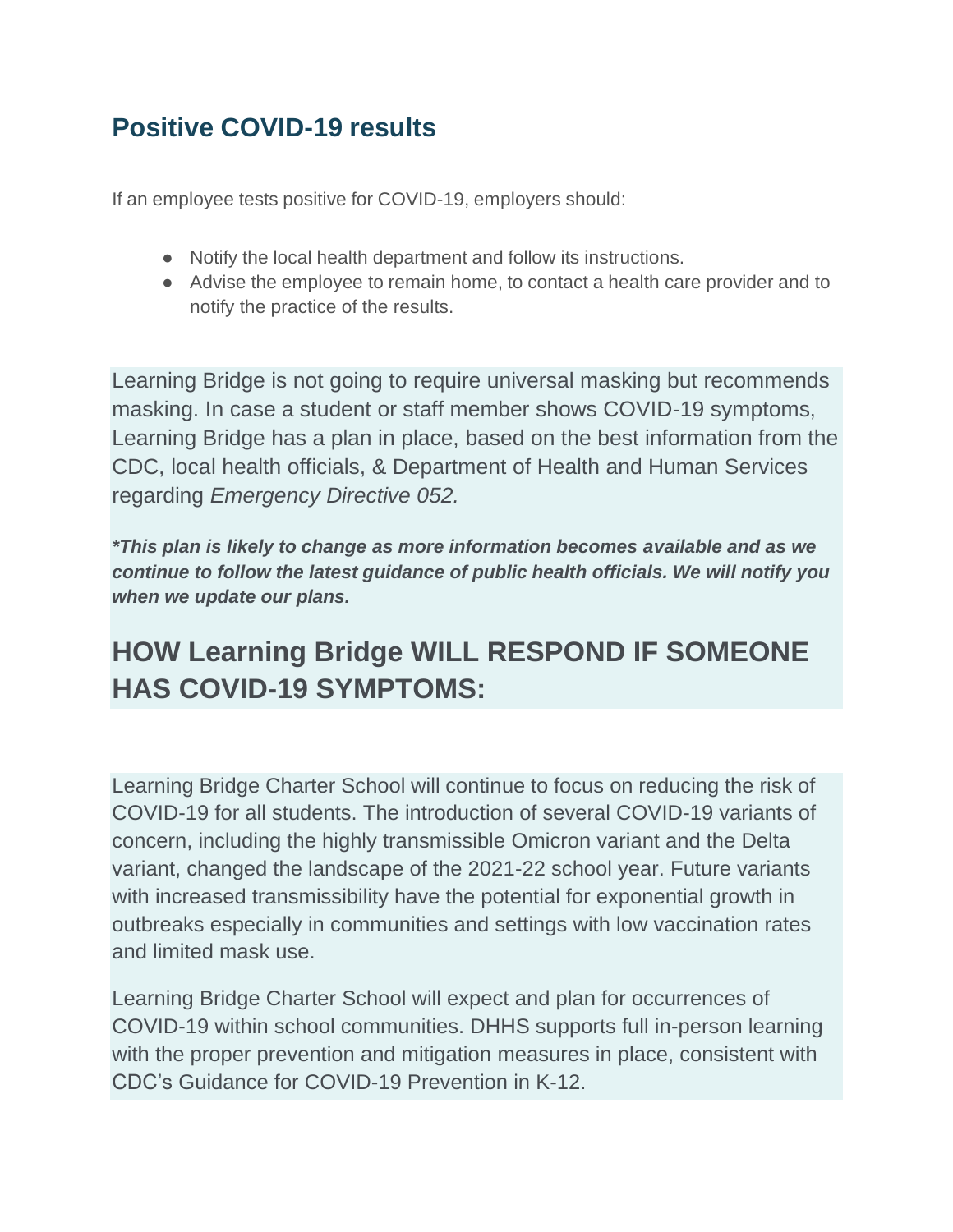### **Schools and the American Academy of Pediatrics (AAP) COVID-19 Guidance for Safe Schools.**

This document is intended to provide guidance regarding important prevention measures recommended to be in place for routine school opening plans. As noted above, Learning Bridge includes detailed outbreak mitigation strategies that will be put into place should a school experience an outbreak. This document will continue to be updated as more is learned about transmission within schools and to align with any further guidance produced by CDC and AAP.

### **Notifications about Cases and Covid Testing:**

- Learning Bridge will alert parents to where they can receive free covid-19 testing, for students and staff. Regular testing means that testing is offered to everyone on a routine basis, even if they don't have symptoms of COVID-19.
- Learning Bridge espouses testing for staff, students and parents, along with COVID-19 vaccination, proper masking, and physical distancing, helps protect students, staff, and family members. It also protects those who are not up to date on their COVID-19 vaccines or are otherwise at risk for getting seriously sick from COVID-19.
- COVID-19 tests are offered in the White Pine community and are free, quick, and easy.
- Learning Bridge feels COVID-19 testing programs can help keep students in the classroom and doing the school activities they enjoy, safely.

As we work to keep students and staff safe during this pandemic, we will share as much information as possible with you, while still following legal and ethical privacy rules.

As we often do each year we will see staff/students with allergies and illnesses like strep and bronchitis which can be similar to Covid -19 systems. As appropriate, we will send them home, and we encourage them to get tested for COVID-19 if necessary.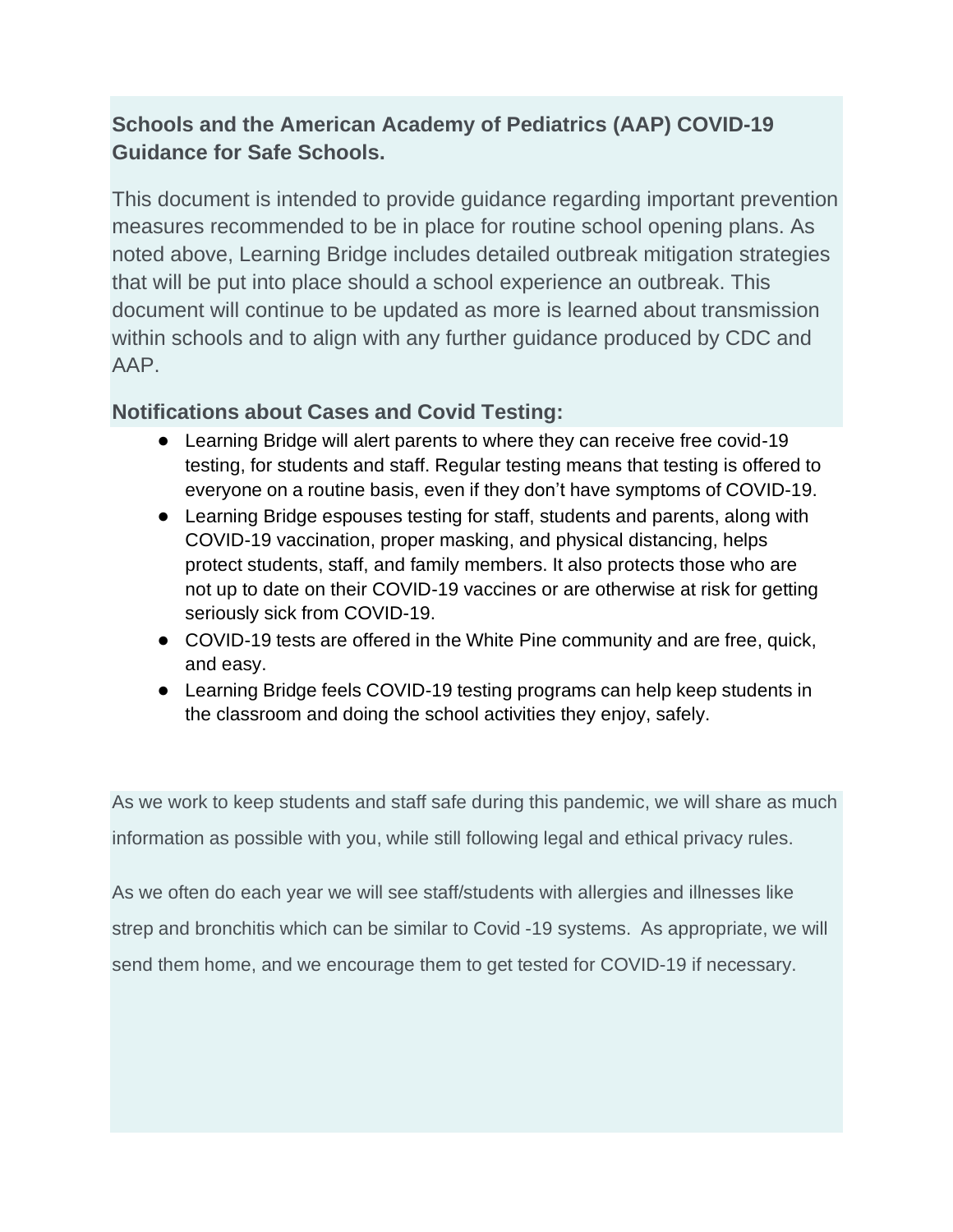## **Positive for Covid/Reporting Covid:**

According to the latest guidance from the Centers for Disease Control, anyone who tests positive for COVID-19 should:

- isolate for 5 days.
- wear a mask around others for five additional days.
- You must be fever free for at least 24 hours without the use of fever reducing medications
- leave your house only if you have no symptoms or your symptoms are resolving;
- tell a healthcare provider about your positive test result; and,
- tell close contacts that they may have been exposed to COVID-19. You can begin spreading the virus in 48 hours before you have any symptoms or test positive.

You also needn't repeat a test once you're feeling better. The CDC says that if you have tested positive for COVID-19 within the past three months, recovered and have no new symptoms, then you do not need to re-test, since tests, depending on the type, can stay positive for weeks or months. "There is absolutely no need to test before leaving selfisolation.

The law requires that school principals or designee report to the local health department anyone within in a school who they have reason to suspect has a reportable communicable disease:

1.COVID-19 is a reportable communicable disease.

2 For schools, this means that if a student or staff member tests positive for COVID-19, or is suspected to be positive for COVID-19, the principal of the school Dr. Jerri-Lynn Williams-Harper 775-293-8009 must notify the local health director or designee.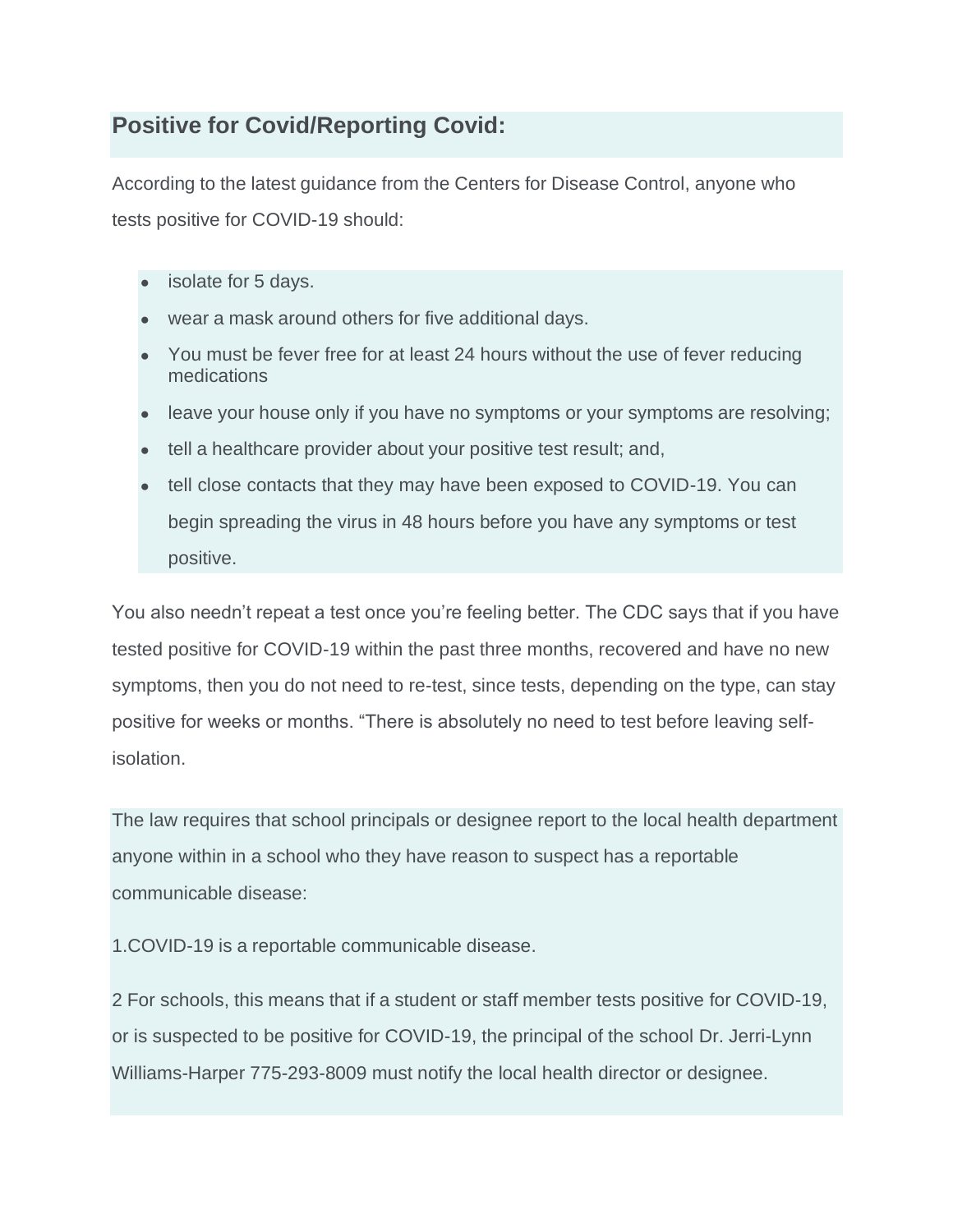While privacy laws keep us from sharing each of these cases with you, please take precautions as if everyone has COVID-19, including you and your family. Please use the list of symptoms we will give to you to screen before coming to school, and please stay home if you know you or your child have been exposed to COVID-19.

For family members, if we find out your child was directly in contact at school with someone who tested positive for COVID-19 or someone whose medical provider diagnosed them with a presumed case of COVID-19, we will contact you.

For staff members, the same is true. If we find out you were directly in contact at work with someone who tested positive for COVID-19 or someone whose medical provider diagnosed them with a presumed case of COVID-19, we will contact you. *We will ask that students who are directly exposed monitor symptoms for at least 10 days and stay home if any symptoms develop.*

#### **Assessing Symptoms:**

The school will use judgment to evaluate each individual's symptoms. Even if a student or staff member's fever does not reach the American Academy of Pediatrics' recommendation of 100.4 F, the school might send the student or staff member home after considering all symptoms.

**Safety Precautions with or without Covid-19/Community Spread**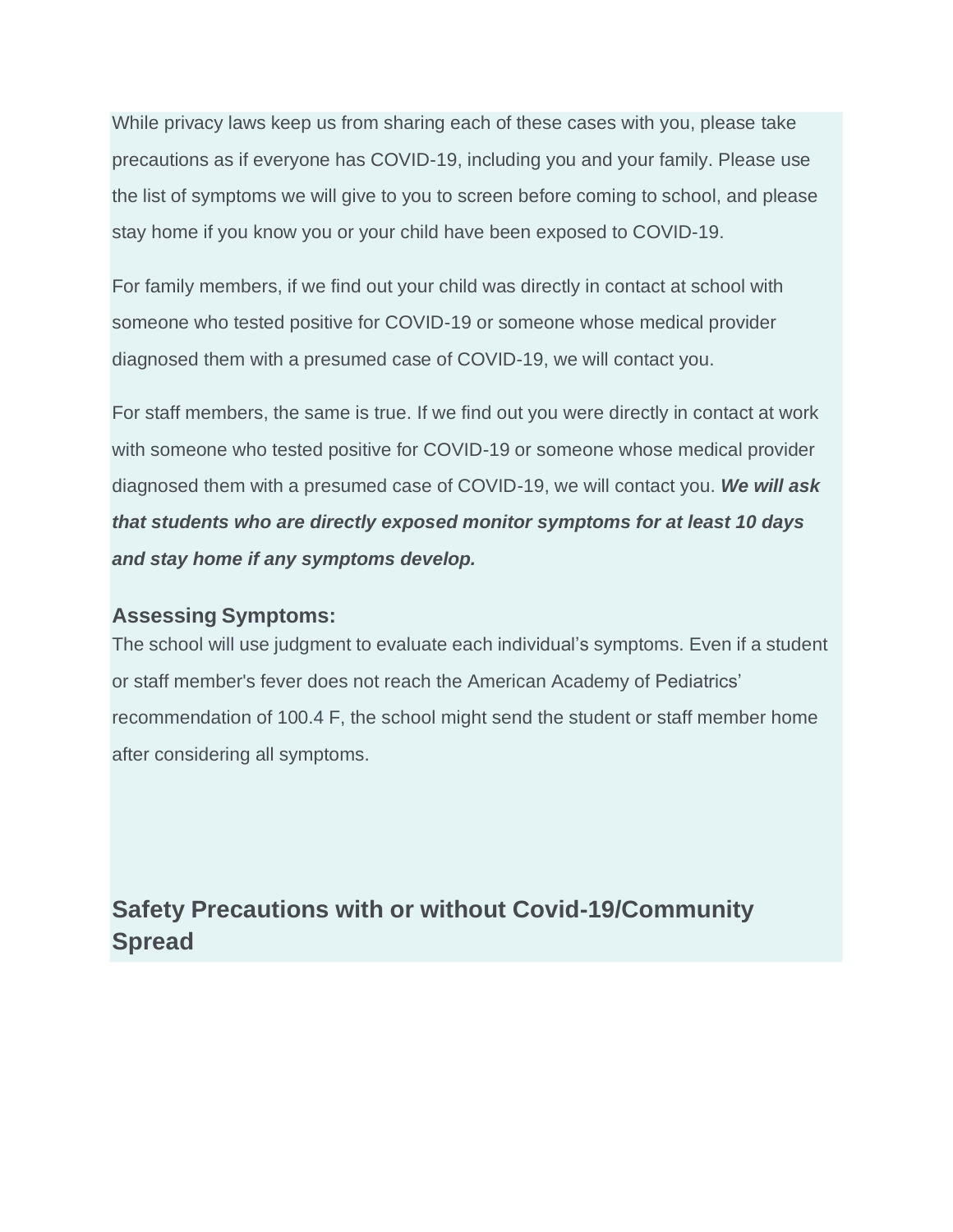## Wh at Preven tion Steps Should You Take Based on Your COVID-19 Com m u n it y Level?

| Low                                                                                      | <b>Medium</b>                                                                                                                                                                                                                                                            | <b>High</b>                                                                                                                                                                                                                                          |
|------------------------------------------------------------------------------------------|--------------------------------------------------------------------------------------------------------------------------------------------------------------------------------------------------------------------------------------------------------------------------|------------------------------------------------------------------------------------------------------------------------------------------------------------------------------------------------------------------------------------------------------|
| • Stay up to date with<br>COVID-19 vaccines<br><b>Get tested if you</b><br>have symptoms | $\bullet$ If you are at high risk<br>for severe illness, talk<br>to your healthcare<br>provider about<br>whether you need to<br>wear a mask and tak<br>other precautions<br>Stay up to date with<br>$\bullet$<br>COVID-19 vaccines<br>Get tested if you have<br>symptoms | • Wear a mask indoors in<br>public<br>• Stay up to date with<br>COVID-19 vaccines<br>Get tested if you have<br>$\bullet$<br>symptoms<br><b>Additional precautions</b><br>$\bullet$<br>may be needed for<br>people at high risk for<br>severe illness |

Learning Bridge feels people may choose to mask at any time. People with symptoms, a positive test, or exposure to someone with COVID-19 must wear a mask. People who test positive for COVID-19 or those who have symptoms for COVID-19 and are waiting test results must go home and isolate themselves. You must isolate yourself regardless of your vaccination status. Do not go to work, school, or public areas. Avoid using public transportation,

ridesharing, or taxis. Ask others to do your shopping or use a grocery delivery service.

Separate as much as possible from others at home by staying in a specific room away from other people and using a separate bathroom if available. Wear a well-fitting mask when you need to be around others. You should stay home except to get medical care. Call before you go to the doctor. Tell your health care provider you have COVID-19 or are being evaluated for COVID-19.

If you are immunocompromised or high risk for severe disease, learn more about how to protect [yourself.](https://www.cdc.gov/coronavirus/2019-ncov/science/community-levels.html#anchor_47145)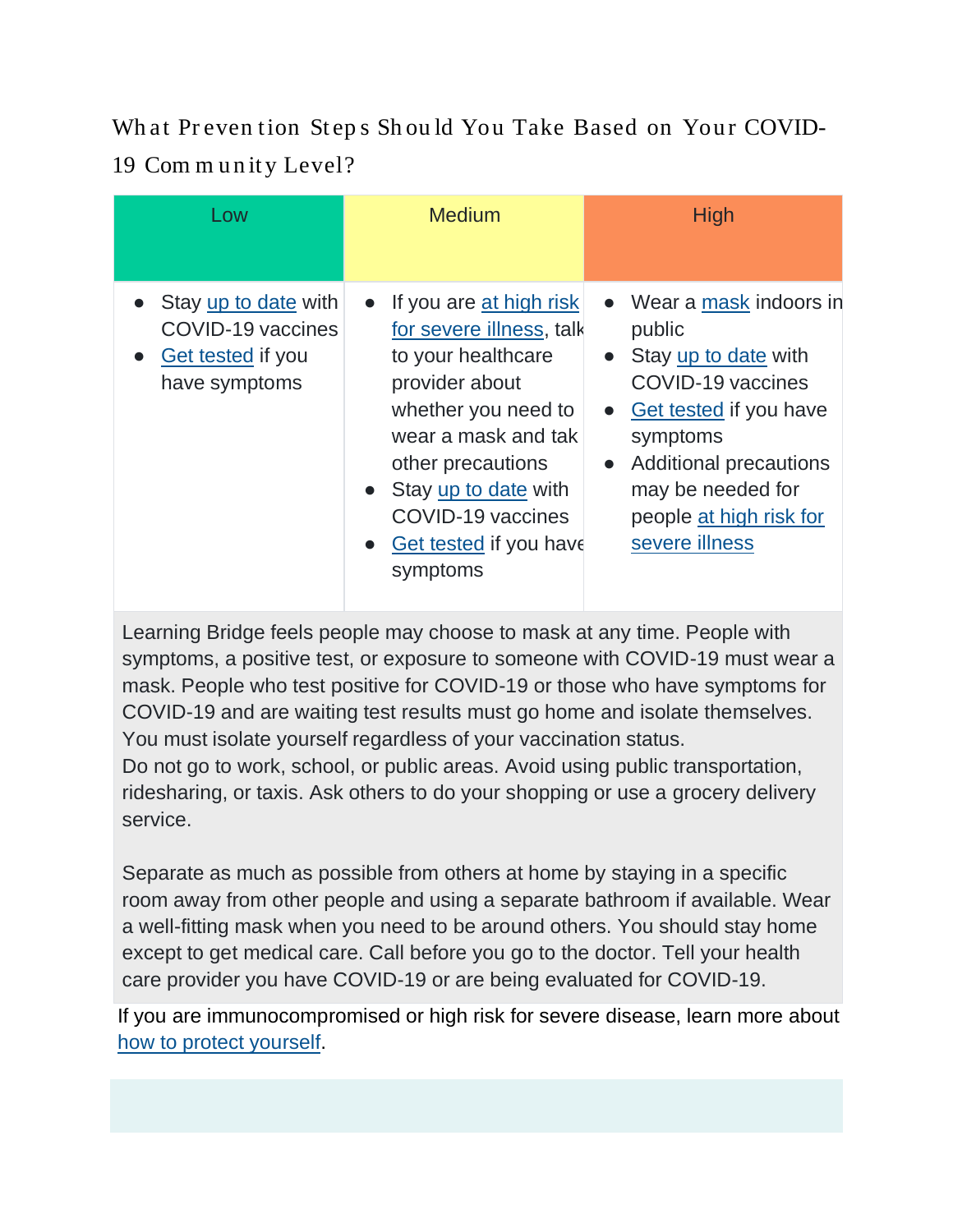Every school will use CDC-recommended personal protective equipment (PPE) when working with a student or staff member with COVID-19 symptoms and will try to keep the person with symptoms separated from everyone else until they can carefully leave the school.

## **Case Reporting and Contact Tracing:**

Any instances of students or staff having tested positive for COVID-19 must be put in isolation and reported to the appropriate public health authority immediately. In addition, any increase or clusters of students or staff reporting symptoms consistent with COVID-19 in the absence of being tested, should also be put on isolation and reported to the appropriate public health authority immediately:

• Southern Nevada Health District (SNHD): (702) 759-0925 (24 hours), or [schoolcovid@snhd.org](https://www.cdc.gov/coronavirus/2019-ncov/vaccines/stay-up-to-date.html)

• Nevada Division of Public and Behavioral Health (DPBH): (775) 684-5911 (M-F 8:00 AM to 5:00 PM); (775) 400- 0333 (after hours), Fax (775) 684-5999, or [dpbhschoolcases@health.nv.gov \(](mailto:dpbhschoolcases@health.nv.gov)All other counties) Any COVID-19 outbreak declarations must be reported to your ELY local public health authority immediately.

#### **Guidelines/Medical Care:**

The school will discuss home guidelines and recommend to the student's family or staff member, to be tested for Covid-19 including information about the rules for returning to school. The school will recommend the person with symptoms follow up with a licensed medical provider or the health department.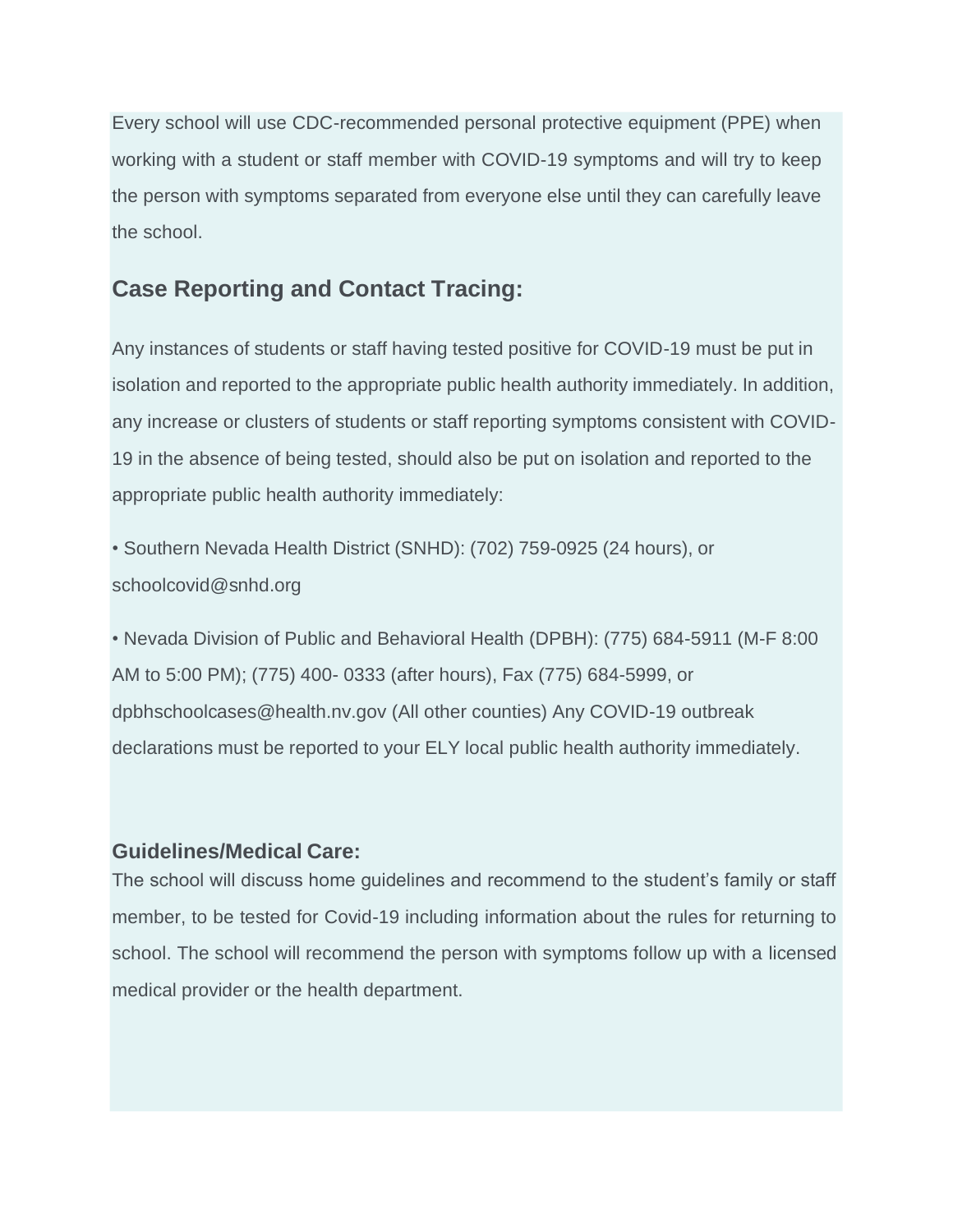#### **Cleaning and Ventilation:**

Learning Bridge custodial maintenance staff will block off areas the student or staff member has been until they can clean and disinfect them. Continue to routinely clean and disinfect surfaces throughout the day. The school also uses an Aguatronic Cannon disinfectant machine which sanitizes each classroom with a sanitizing mist to keep classrooms disinfected. Learning Bridge is a brand-new school which opened in September 2020. Our school has a proper ventilation system to ensure the air is fresh for students and staff safety daily.

Improving ventilation in Learning Bridge is an important COVID-19 prevention strategy that can reduce the number of virus particles in the air. Along with other preventive strategies, including wearing a well-fitting facemask, bringing fresh outdoor air into a building helps keep virus particles from concentrating inside. If necessary, we will openmultiple doors and windows, use child-safe fans to increase the effectiveness of open windows.

More information can be found here: https:/[/www.cdc.gov/coronavirus/2019](http://www.cdc.gov/coronavirus/2019-) ncov/community/schools-childcare/ventilation.html During transportation, open or crack windows in buses and other forms of transportation, if doing so does not pose a safety risk. Keeping windows open a few inches improves air circulation.

### **If a Student or Staff Member Gets a COVID-19 Diagnosis:**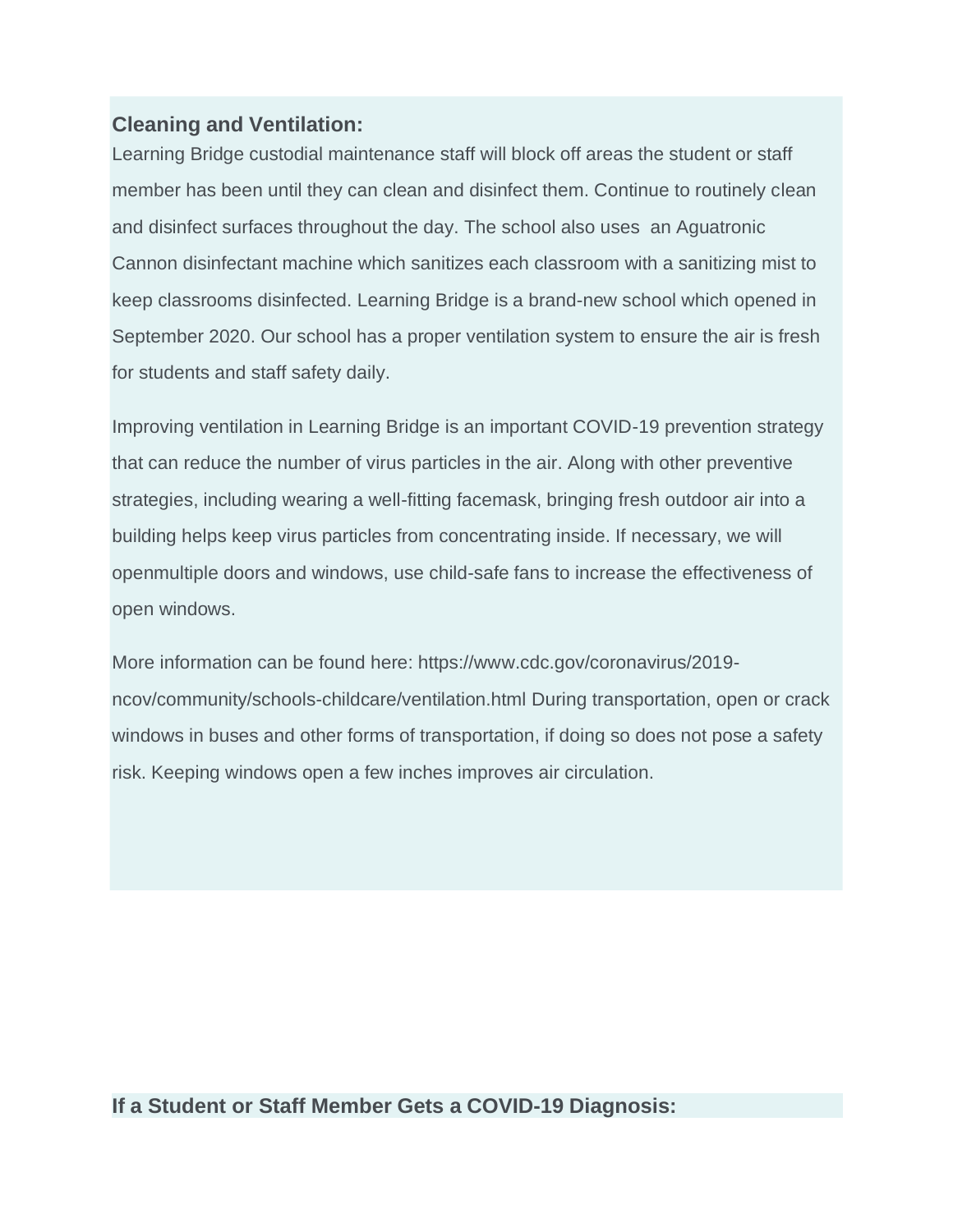If a student or staff member has a positive COVID-19 test or a healthcare provider diagnoses presumptive COVID-19, we will follow these guidelines:

● If your child has been in direct contact with someone who tested positive for COVID-19 or whose medical provider diagnosed them with a presumed case of COVID-19, we will contact you.

### **If COVID-19 Spreads in the Community:**

If your child has been in direct contact with someone who tested positive for COVID-19 or whose medical provider diagnosed them with a presumed case of COVID-19, you will be informed.

If there is community spread of COVID-19 within a school, we will work directly with local health department officials to complete contact tracing and inform those having close contact with a sick student or staff member.

## **RETURNING TO SCHOOL AFTER ILLNESS**

### **If the School Sends a Student or Staff Member Home:**

If a school sends someone home for COVID-19 like symptoms, we will use these

guidelines to decide about the student or staff member's return to school:

- Must be fever free for at least 24 hours without the assistance of Tylenol, Motrin, Advil, or any fever reducing medication
- Must have an improvement in symptoms
- Will be asked to stay at home at least five days or the recommendation of the local CDC or licensed Health official after symptoms first appeared
- May be asked to bring medical clearance to return to school signed by their licensed health care provider

**If a Student or Staff Member Gets Diagnosed with COVID-19:**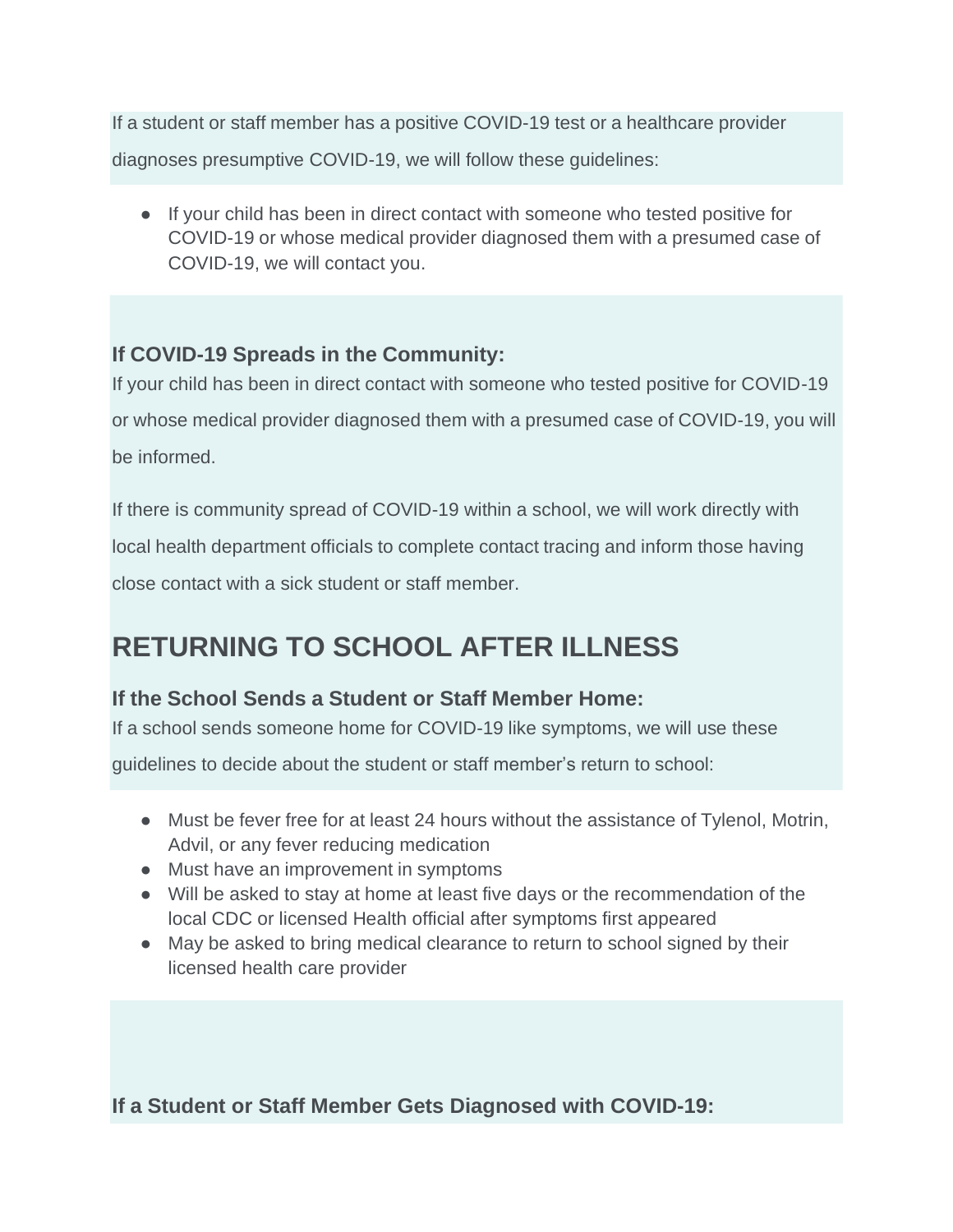If a student or staff member has a positive COVID-19 test or gets diagnosis of

presumptive COVID-19 from their health care provider, we will follow these guidelines to

decide about return to school:

- Must be fever free a minimum of at least 24 hours without the use of fever reducing medication such as Tylenol, Motrin, Advil, or any fever reducing medication
- Must have improvement in symptoms
- Must stay home at least five days after symptoms first appear and mask for an additional 5 days.

## **IN CASE OF COVID-19 SYMPTOMS**

In case a student or staff member shows COVID-19 symptoms, Learning Bridge has a plan in place, based on the best information from the CDC, local health officials, & DHHS. *\*This plan is likely to change as more information becomes available and as wecontinue to follow the latest guidance of public health officials. We will notify you when we update our plans.*

# **HOW Learning Bridge WILL RESPOND IF SOMEONE HAS COVID-19 SYMPTOMS**

### **Notifications about Cases:**

As we work to keep students and staff safe during this pandemic, we will share as much information as possible with you, while still following legal and ethical privacy rules.

As we often do each year, we will see staff/students with allergies and illnesses like strep and bronchitis. As appropriate, we will send them home, and we encourage them to get tested for COVID-19 if necessary.

While privacy laws keep us from sharing each of these cases with you, please take precautions as if everyone has COVID-19, including you and your family. Please use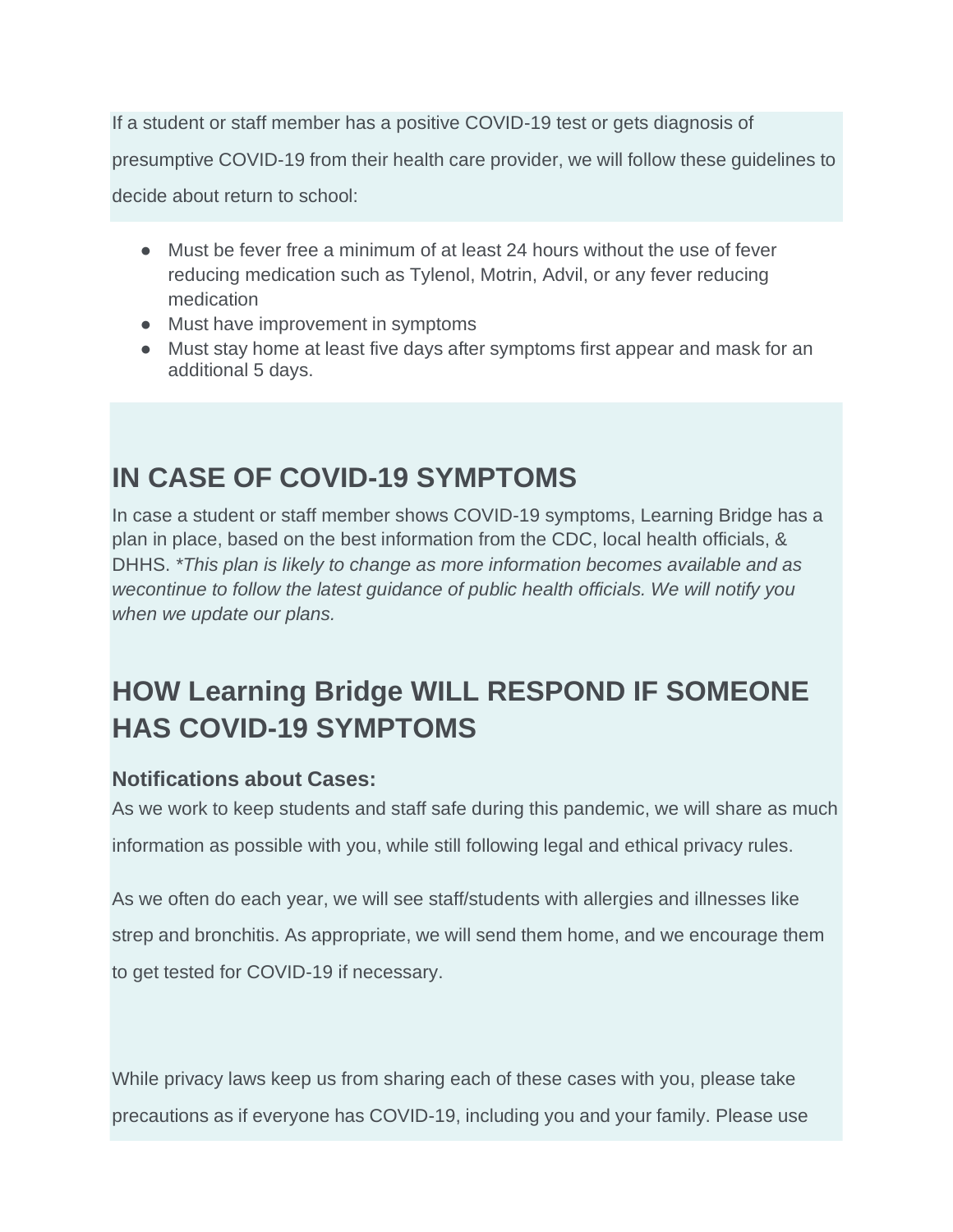the list of symptoms we will give to you to screen before coming to school, and please stay home if you know you or your child have been exposed to COVID-19.

For family members, if we find out your child was directly in contact at school with someone who tested positive for COVID-19 or someone whose medical provider diagnosed them with a presumed case of COVID-19, we will contact you.

For staff members, the same is true. If we find out you were directly in contact at work with someone who tested positive for COVID-19 or someone whose medical provider diagnosed them with a presumed case of COVID-19, we will contact you.

#### **Assessing Symptoms:**

The school will use their judgment to evaluate each individual's symptoms. Even if a student or staff member's fever does not reach the American Academy of Pediatrics' recommendation of 100.4 F, the nurse might send the student or staff member home after considering all symptoms.

#### **Safety Precautions:**

Learning Bridge will use CDC-recommended personal protective equipment (PPE) masks and gloves when working with a student or staff member with COVID-19 symptoms, and the school will try to keep the person with symptoms separated from everyone else until they can carefully leave the school. Learning Bridge has a supply of masks should students or the public request a mask.

### **Guidelines for Handwashing/Respiratory Etiquette:**

Students will be encouraged to wash with soap and sanitize their hands often in school as well as home. Hand Washing and Respiratory Etiquette People should practice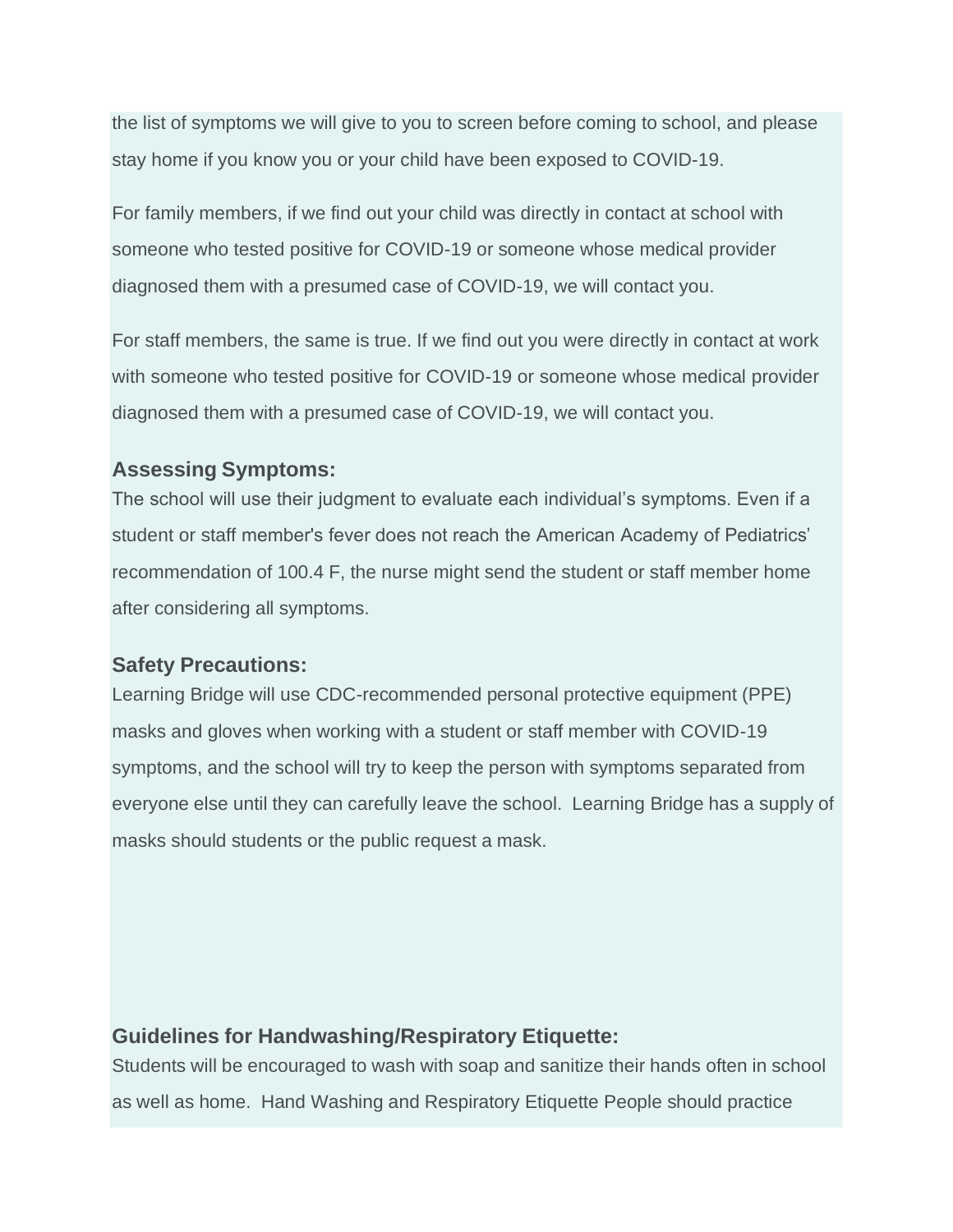handwashing and respiratory etiquette (covering coughs and sneezes) to keep from getting and spreading infectious illnesses, including COVID-19. Schools can monitor and reinforce these behaviors and provide adequate hand washing supplies.

• Teach and reinforce handwashing with soap and water for at least 20 seconds.

• Remind everyone in the facility to wash hands frequently and assist young children with handwashing.

• If handwashing is not possible, use hand sanitizer containing at least 60% alcohol (for teachers, staff, and older students who can safely use hand sanitizer). Hand sanitizers should be stored up, away, and out of sight of young children and should be used only with adult supervision for children under 6 years of age.

• Schools should avoid or minimize shared items between students and staff. Shared items must be disinfected frequently. More information can be found here: https:/[/www.cdc.gov/coronavirus/2019-ncov/community/schools](https://www.cdc.gov/coronavirus/2019-ncov/testing/diagnostic-testing.html)childcare/cleandisinfect-hygiene.html

#### **Medical Care:**

The school will recommend the person with symptoms follow up with a licensed medical provider or the health department.

**Quarantine On January 4, 2022, CDC updated COVID-19 isolation and quarantinerecommendations with shorter isolation (for asymptomatic and mildly ill people)and quarantine periods of 5 days to focus on the period when a person is most infectious, followed by continued masking. On February 1, 2022, DHHS modifiedthe exposure definition as follows:**

*Masked contact in a K-12 setting is no longer considered an exposure regardless of distancing. The focus for contact tracing should be on identifying high-risk, indoor,*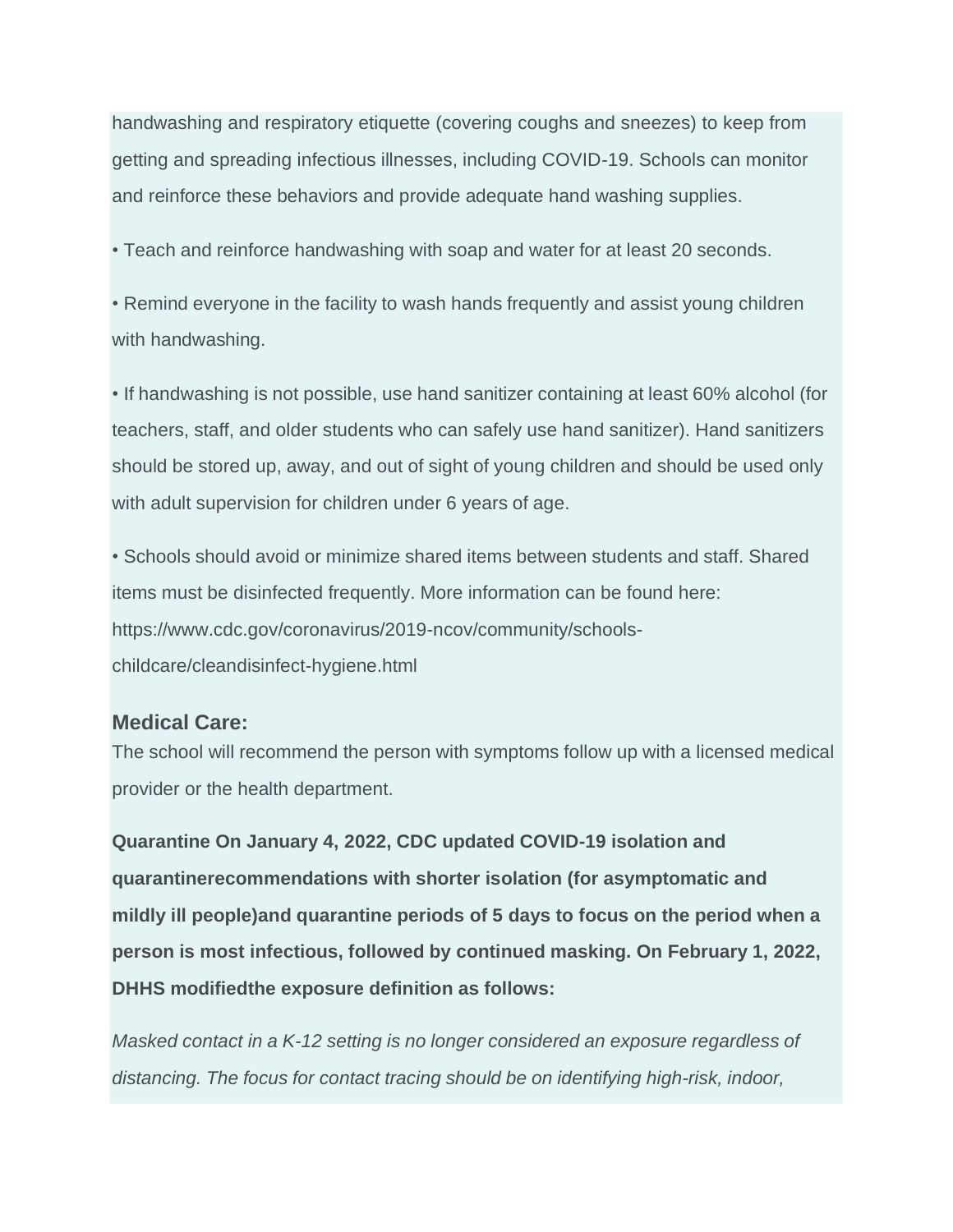*unmasked exposures most likely to result in transmission.* Schools that have implemented universal masking among staff and students will continue.

● Carson City, Nevada 89706 775-684-4200 ● Fax 775-687-7570 ● dpbh.nv.gov Created 8.4.2021, updated 2.17.2022

#### **Cohorts:**

**Schools should consider the development of stable lunch cohorts (table groups, lunch bunches and other group situations). If a case occurs within an indoor unmasked cohort, the entire cohort group may be considered exposed (e.g., an assigned lunch or extracurricular group may all be considered exposed if a positive case occurs within the group). Stable cohorts significantly reduce the burden of contact tracing.**

Schools that have implemented universal masking only among staff, will need to assess each exposure based upon masked status. For example, if a COVID-19 positive staff member that was appropriately wearing a mask was in contact with another masked staff member, that would no longer be considered an exposure. However, if that positive staff member was appropriately masked and had indoor contact with an unmasked student, that would be considered an exposure and contact tracing and quarantine procedures must be followed.

The CDC close contact definition is below, which can be superseded by the updated DHHS exposure definition (as outlined above) for those that meet the criteria to do so:

#### **WHO NEEDS TO QUARANTINE:**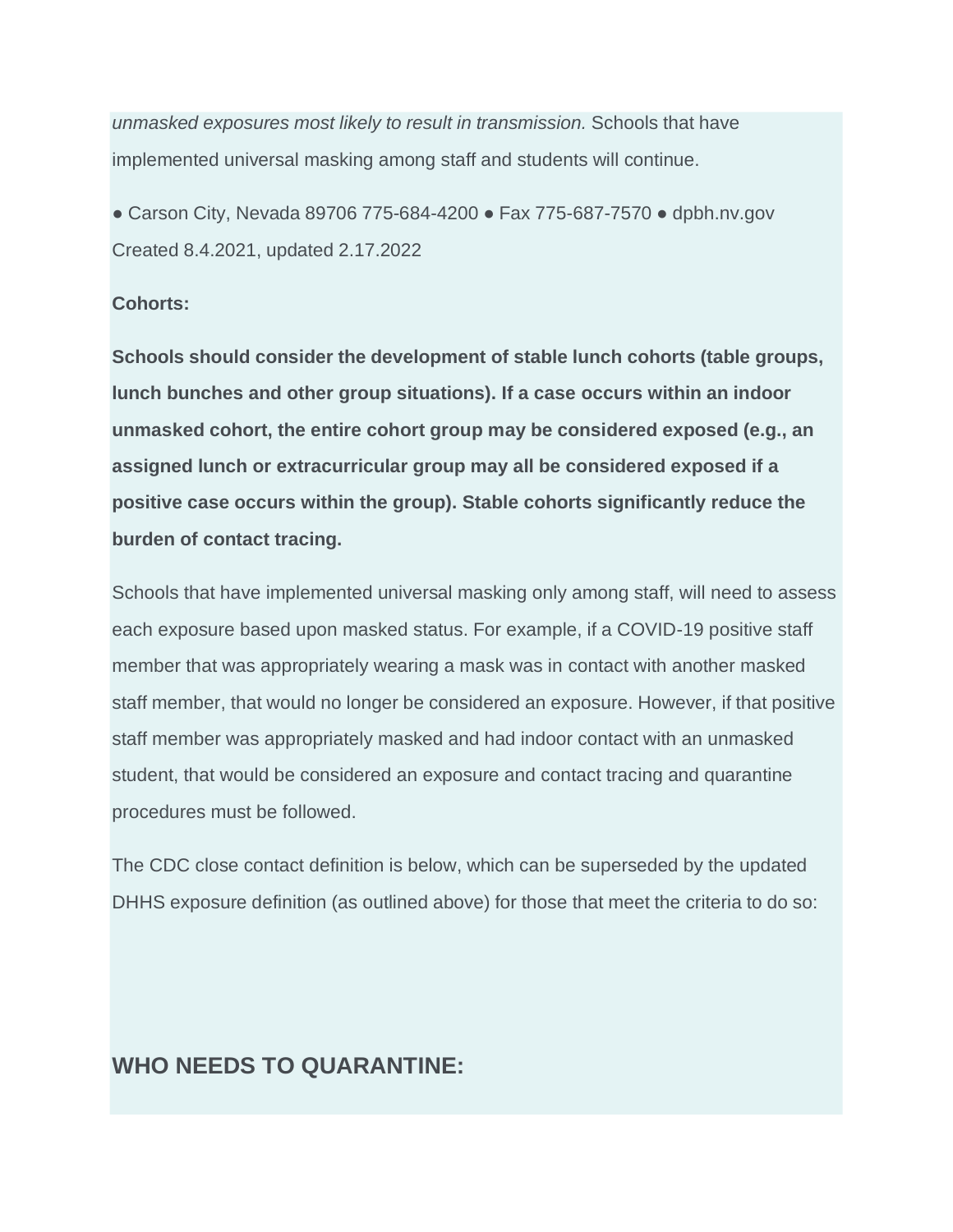People who have come into close contact with someone with COVID-19 and are in one of the following groups need to quarantine:

• People who are ages 18 and older and completed the primary series of recommended vaccines but have not received a recommended booster shot when eligible. • People who are 18 years and older who received the single-dose Johnson & Johnson vaccine (completing the primary series) over 2 months ago and have not received a recommended booster shot.

• People who are not vaccinated or have not completed a primary vaccine series. Quarantine starts the day of last known contact to a positive individual (day 0) and lasts for five days. For example, if the last known exposure was Friday (day 0), the student or staff could return to school after five days, or on Thursday (day 6) if no symptoms have developed. Upon return, the student or staff must wear a well-fitting mask for a minimum of five additional days within schools that have not implemented universal masking or continue wearing the mask in schools that require universal masking.

More information: https:/[/www.cdc.gov/coronavirus/2019](http://www.cdc.gov/coronavirus/2019-) ncov/community/schoolschildcare/k-12-contact-tracing/about-quarantine.html

### **WHO DOES NOT NEED TO QUARANTINE:**

Close Contact Through Proximity and Duration of Exposure: Someone who was within 6 feet of an infected person (laboratory-confirmed or a clinically compatible illness) for a cumulative total of 15 minutes or more over a 24-hour period (for example, three individual 5-minute exposures for a total of 15 minutes). An infected person can spread SARS-CoV-2 starting from 2 days before they have any symptoms (or, for asymptomatic patients, 2 days before the positive specimen collection date), until they meet criteria for discontinuing home isolation.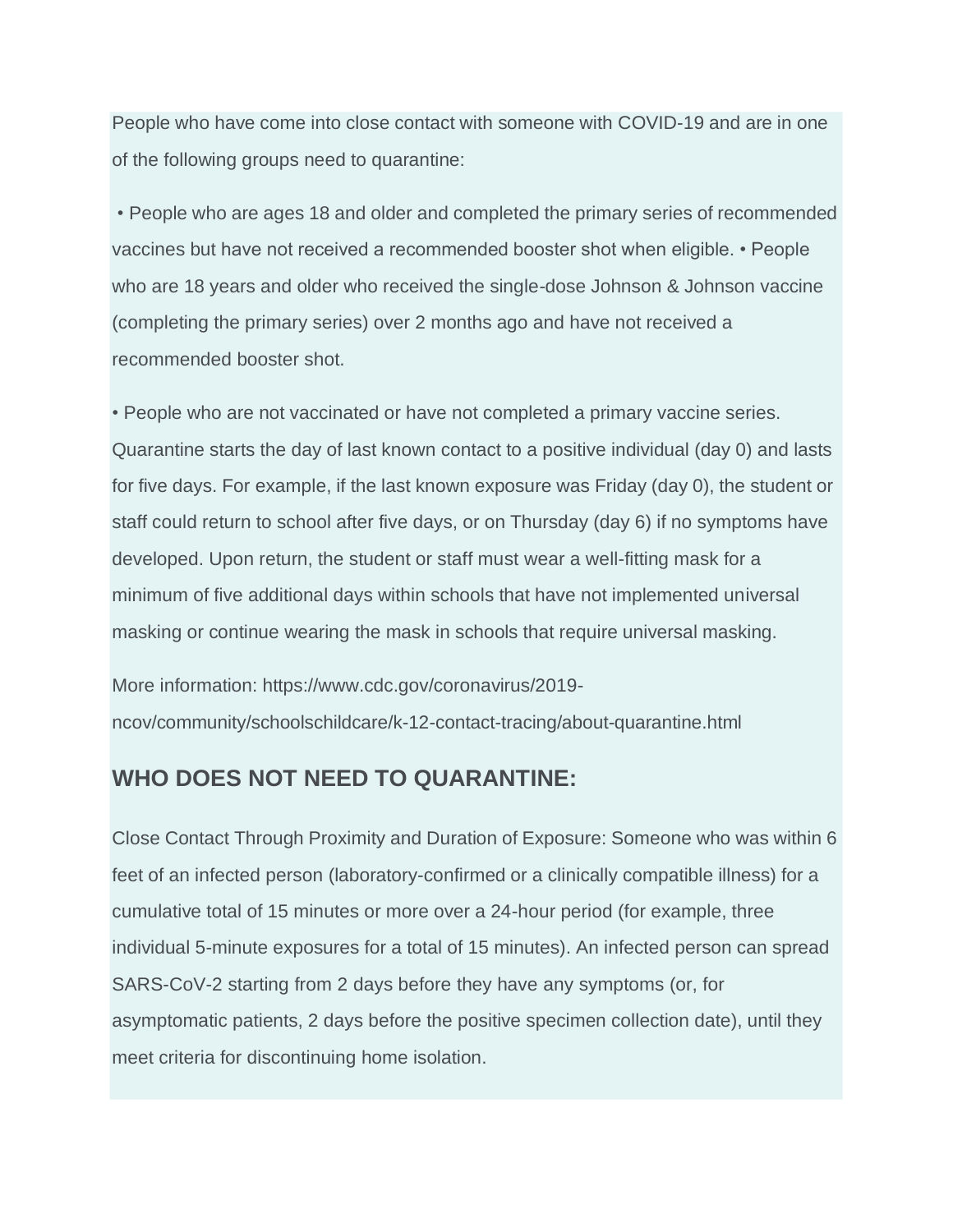Exception: In the K–12 indoor classroom setting or a structured outdoor setting where mask use can be observed (i.e., holding class outdoors with educator supervision), the close contact definition excludes students who were between 3 to 6 feet of an infected student (laboratory-confirmed or a clinically compatible illness) if both the infected student and the exposed student(s) correctly and consistently wore well-fitting masks the entire time.

Carson City, Nevada 89706 775-684-4200 ● Fax 775-687-7570 ● dpbh.nv.gov Created 8.4.2021, updated 2.17.2022. People who have come into close contact with someone with COVID-19 and are in one of the following groups do not need to quarantine:

• Age 18 or older and have received all recommended vaccine doses, including boosters and additional primary shots for some immunocompromised people.

• Students 12-17 years old who have completed their primary vaccine series but have not yet received all eligible boosters. This is to allow time for students to catch up with the latest recommendations and to minimize disruption to in-person learning.

• Age 5-11 years and completed the primary series of COVID-19 vaccines. • Anyone who has had confirmed COVID-19 within the last 90 days (who tested positive using a viral test, meaning a positive PCR or an antigen test. Antibody tests do not count).

• If staff or students are participating in a school-sponsored Test to Stay Program, these individuals should wear a well-fitting mask around others for 10 days from the date of the last close contact with someone with COVID-19 (the date of last close contact is considered day 0). **Learning Bridge** wants students and staff to be tested at least 5 days after they last had close contact with someone with COVID-19 unless they had confirmed COVID-19 in the last 90 days and subsequently recovered. If they test positive or develop COVID-19 symptoms, they should follow the isolation instructions below.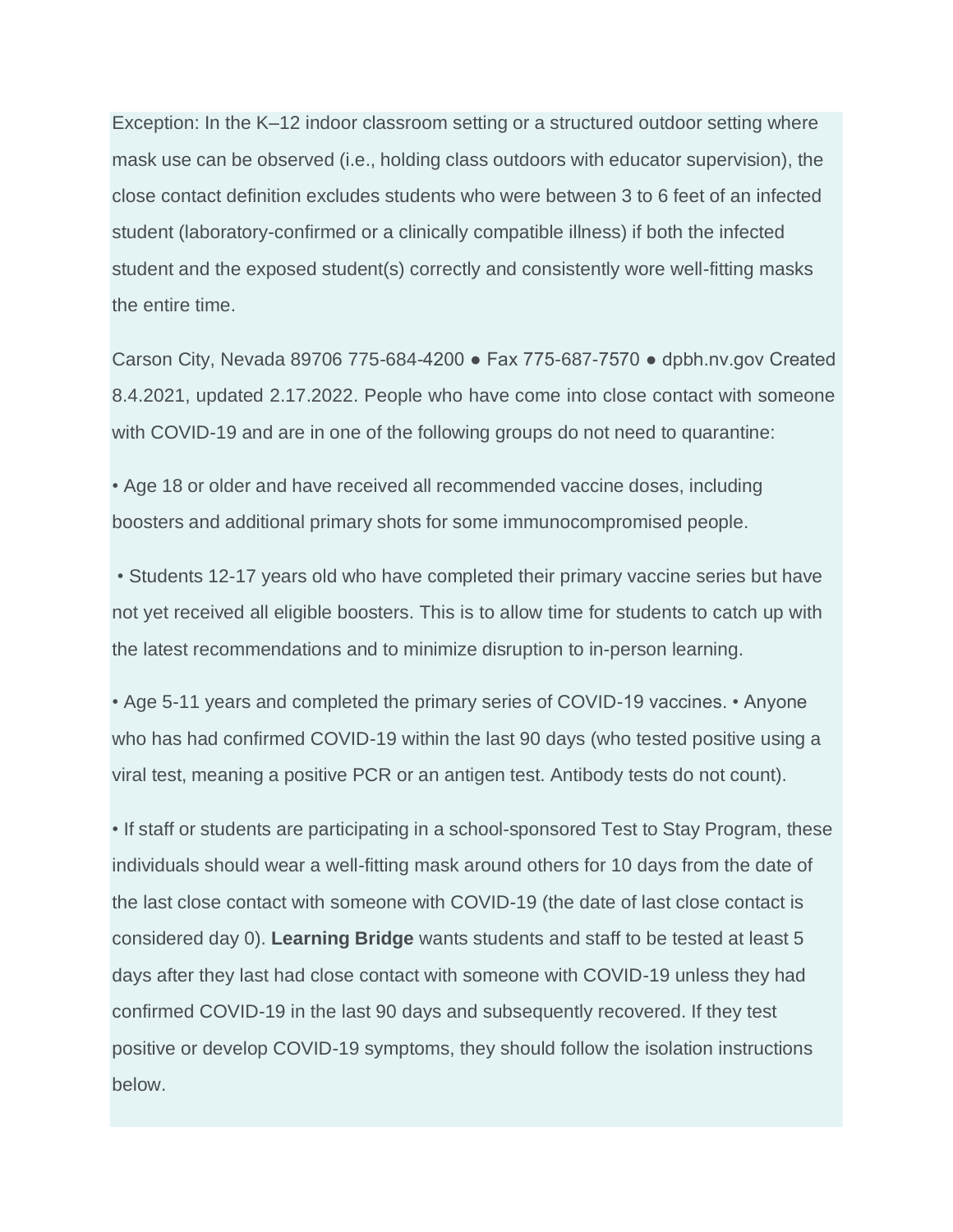### **Cleaning:**

Learning Bridge maintenance staff will block off areas the student or staff member has been until they can clean and disinfect them. Continue to routinely clean and disinfect surfaces throughout the day.

### **Learning Bridge directs that if a Student or Staff Member Gets a COVID-19 Diagnosis: Isolation and Exclusion**

- 1. Must be excluded from the school or workplace for at least five days.
- 2. May return to work or school after five days\* of isolation if ALL of the following are true:
	- 1. The student/employee is asymptomatic, or symptoms areresolving.
	- 2. Any fever has resolved (i.e., it has been at least 24 hours of no fever without the use of fever-reducing medications).
	- 3. [CDC Guidance](https://www.cdc.gov/coronavirus/2019-ncov/science/community-levels.html) on [Quarantine](https://www.cdc.gov/coronavirus/2019-ncov/science/community-levels.html) and Isolation, provides information pursuant to which Day 0 is either the date of onset of symptoms or, for an asymptomatic individual, the date of specimen collection for the positive COVID-19 test.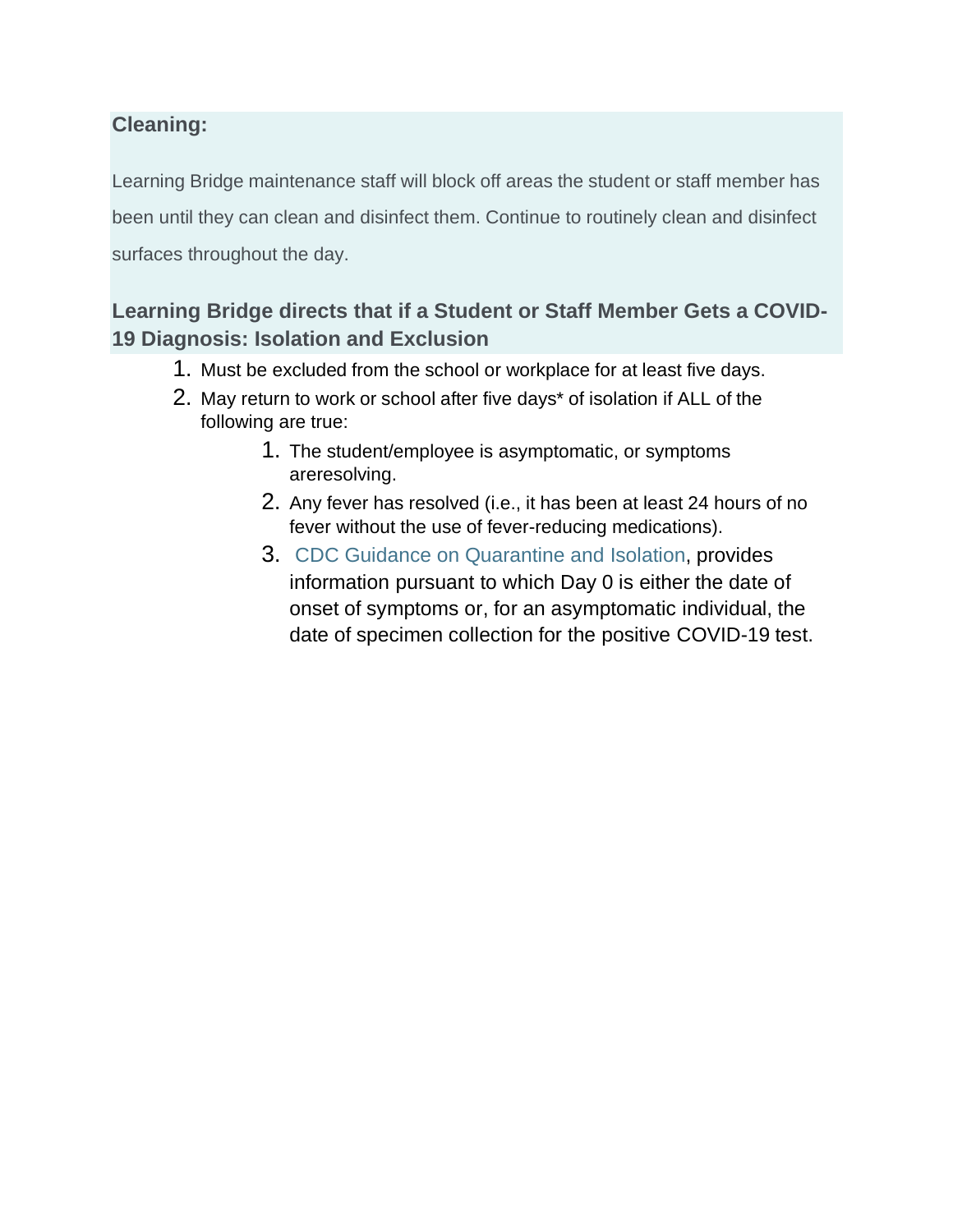**Contract Tracing:** Universal case investigation and contact tracing are not

recommended for COVID-19. Learning Bridge will continue to report covid

cases as necessary and follow local health authority guidelines.

• • Learning Bridge will notify our school communities

when we are aware of COVID-19 circulating within our school and that potential exposures may have occurred. This allows people to make decisions for themselves and their loved ones since everyone's circumstances differ.

- If the positives come from a core group other within that group will be notified. Learning Bridge has a responsibility to communicate that information when the potential exposure is known so that people can make their own decisions based on individual and family risk factors. When a Learning Bridge is aware of a positivecase or a known exposure, isolation and quarantine need to be upheld.
- Individuals can take a self-guided survey that walks through the most important aspects of disease investigation and directs them to appropriate resources, such as testing and treatment. It will help identify an infectious period and who they may have exposed, as well as assist with notification of contacts. In addition, the hotline will also do the same thing but with a live person to talk with: 1-800-401-0946 (7 days a week from 7am-8pm)
	- Health department jurisdictions should prioritize specific settings and

groups at increased risk.

- Case investigation and contact tracing are separate processes with distinct benefits and goals; decisions to initiate either should be made separately.
- Investigations should focus on COVID-19 cases and close contacts with onsets and exposures in the previous 5 days for those settings and groups at increased risk.
- Local health departments will consult with schools, businesses, and organizations that provide essential services to help them implement appropriate COVID-19 prevention measures and support broad-based efforts to notify people of a potential exposure.
- Local health departments will support public education to encourage people with COVID-19 to [isolate](https://www.cdc.gov/coronavirus/2019-ncov/your-health/quarantine-isolation.html) and [inform close contacts](mailto:schoolcovid@snhd.org) about their potential exposure so close contacts can [quarantine,](https://www.cdc.gov/coronavirus/2019-ncov/your-health/quarantine-isolation.html) get [tested,](https://www.cdc.gov/coronavirus/2019-ncov/your-health/quarantine-isolation.html) [wear well](https://www.cdc.gov/coronavirus/2019-ncov/your-health/quarantine-isolation.html)fitting [masks,](https://www.cdc.gov/coronavirus/2019-ncov/your-health/effective-masks.html) take travel [precautions,](https://www.cdc.gov/coronavirus/2019-ncov/testing/diagnostic-testing.html#do-not-travel) and seek [treatment](https://www.cdc.gov/coronavirus/2019-ncov/testing/diagnostic-testing.html) as appropriate.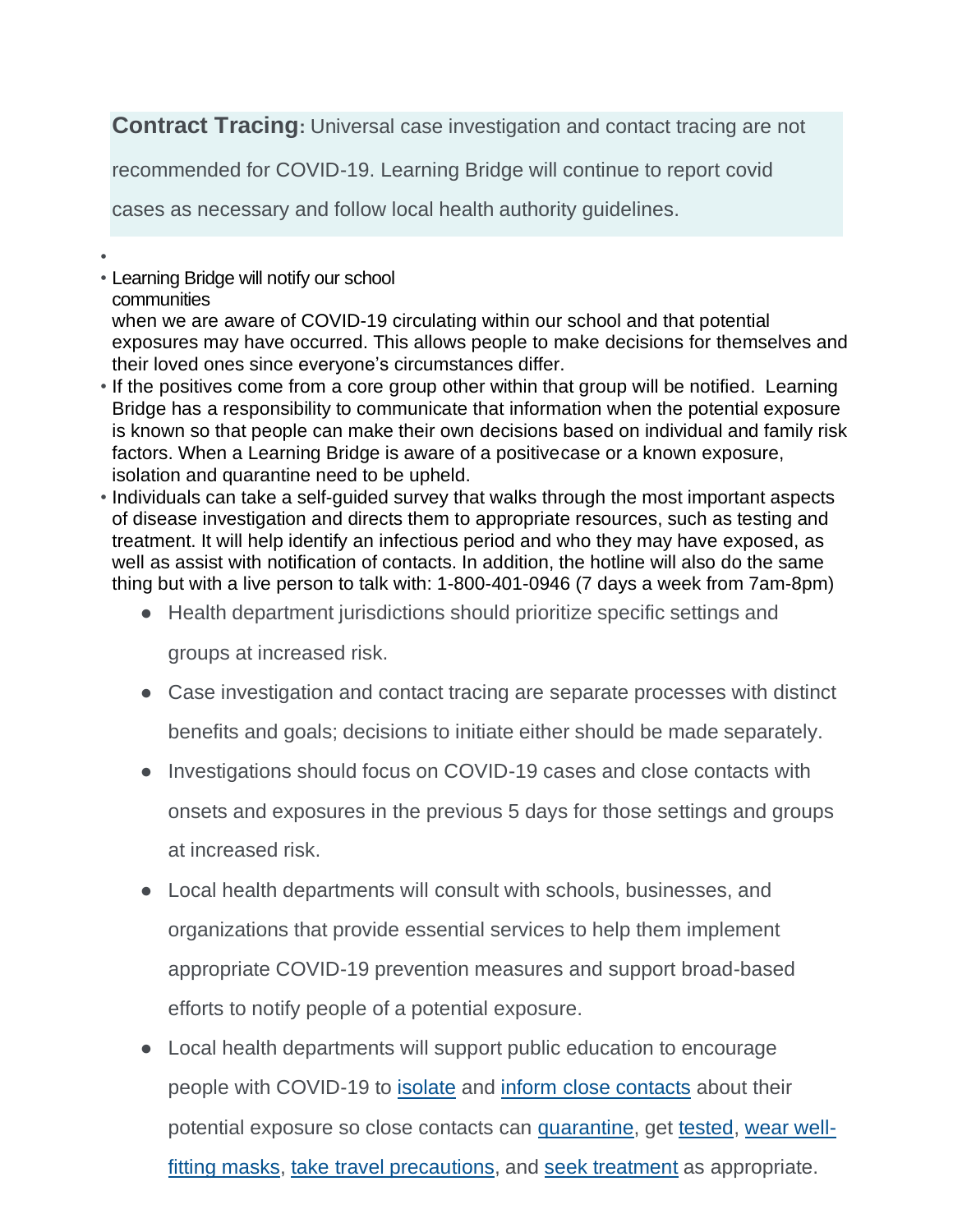- Health departments should offer COVID-19 [vaccinations](https://www.cdc.gov/coronavirus/2019-ncov/vaccines/index.html) and other proven prevention strategies as part of their case investigation and contact tracing activities.
- Health departments have the authority to determine how case investigation and contact tracing should be implemented locally in response to each jurisdiction's needs, context, priorities, and resources.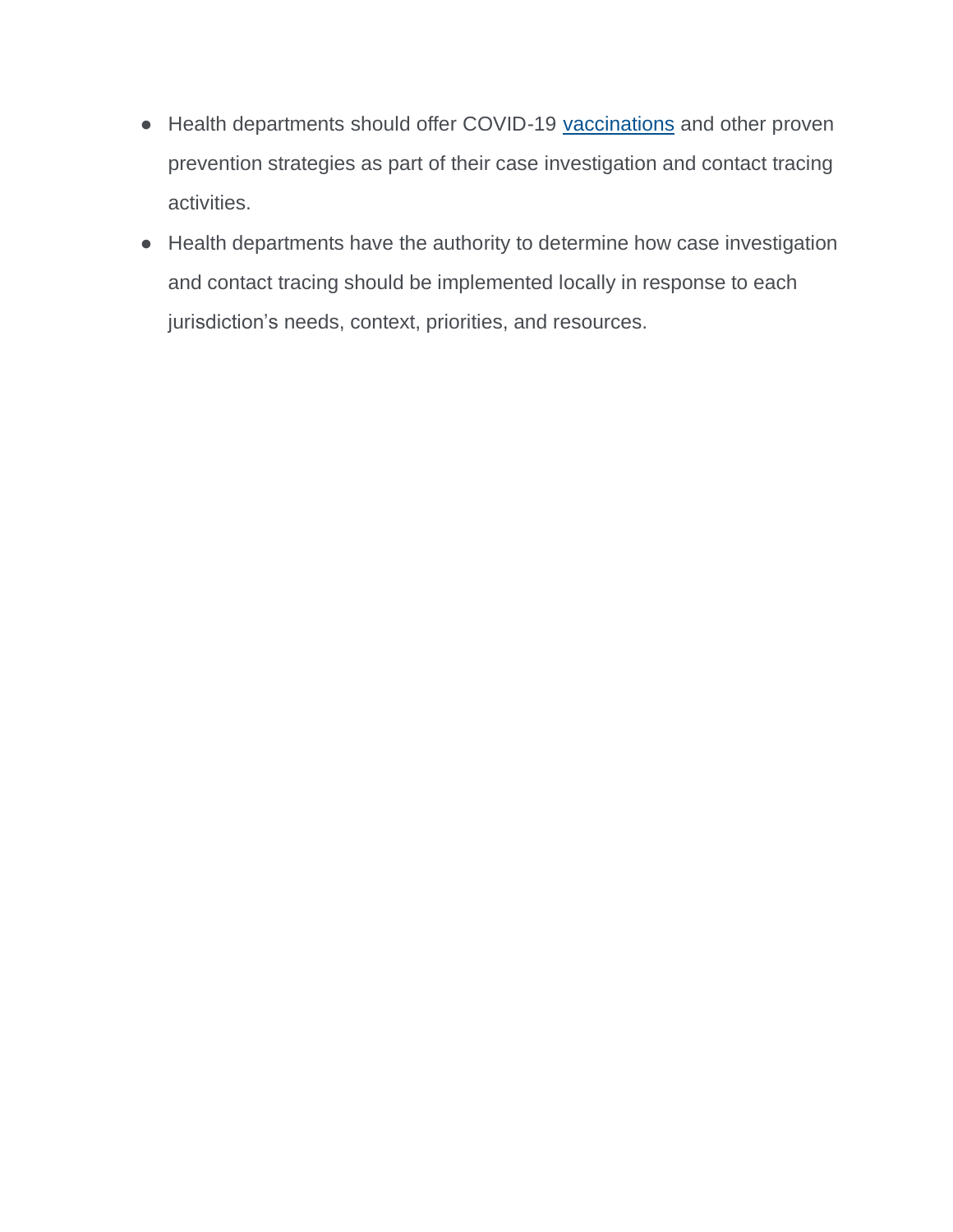If a student or staff member has a positive COVID-19 test or a healthcare provider diagnoses presumptive COVID-19, we will follow these guidelines:

Students, teachers, and staff who have symptoms of infectious illness, such as influenza or COVID-19, should stay home. Staying home when sick with COVID-19 is essential to keep COVID-19 infections out of schools and prevent spread to others. Schools should allow flexible, non-punitive, and supportive paid sick leave policies and practices that encourage sick workers to stay home without fear of retaliation, loss of pay, or loss of employment level and provide excused absences for students who are sick.

Learning Bridge will ensure that workers are aware of and understand these policies. Schools should educate teachers, staff, and families about when they and their children should stay home and when they can return to school. During the COVID-19 pandemic it is essential that parents keep children home if they are showing signs and symptoms of COVID-19 and get them tested.

Schools should ensure parents know how to report excused absences when their child has COVID-19 symptoms and/or a COVID-19 exposure:

● If your child has been in direct contact with someone who tested positive for COVID-19 or whose medical provider diagnosed them with a presumed case of COVID-19, we will contact you. Learning Bridge will work directly with local health department officials to complete contact tracing and inform those having close contact with a sick student or staff member. Parents will be notified if there is community spread or a school outbreak through the school under the tutelage of the Ely health department.

## **PROMOTING VACCINATION:**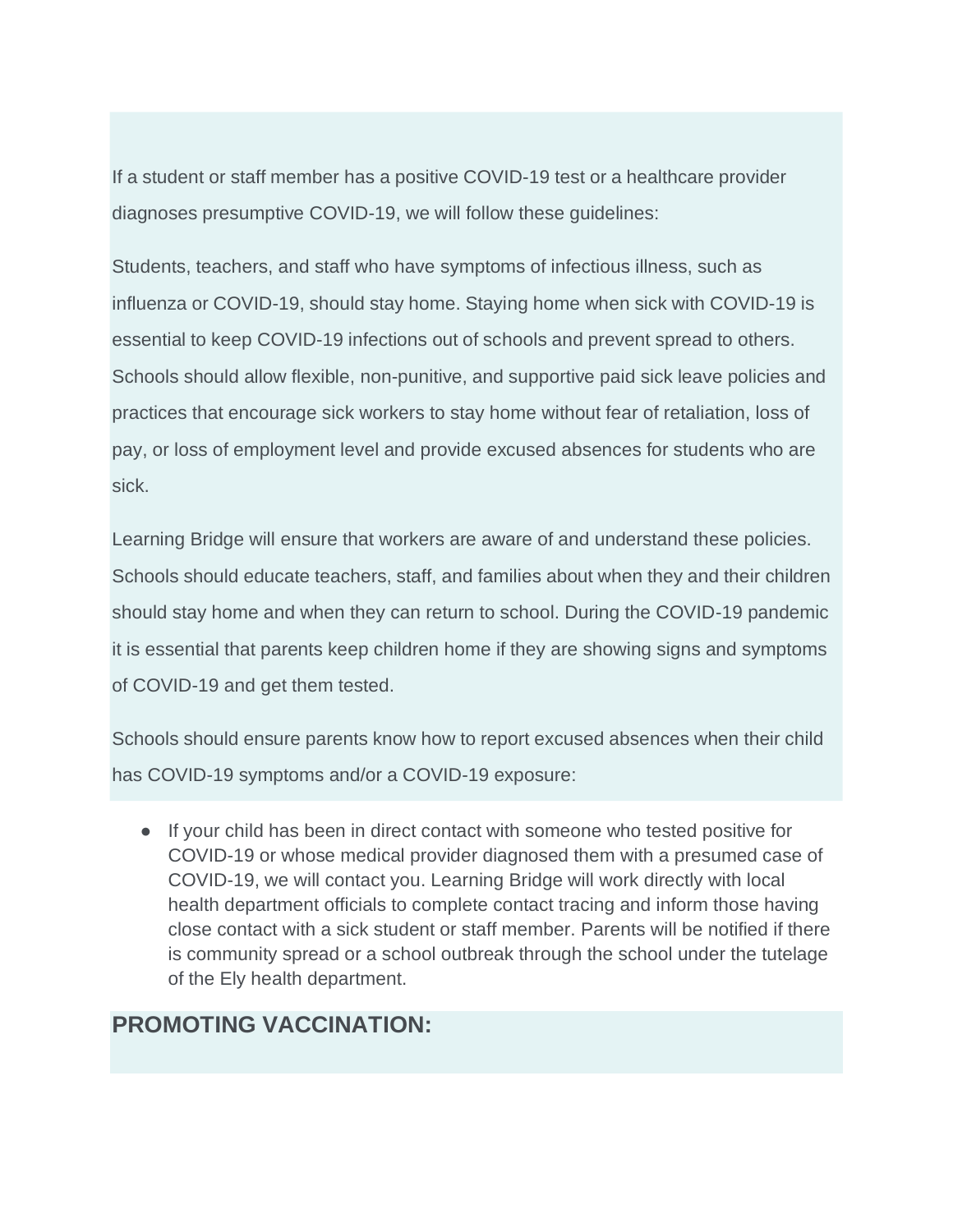Learning Bridge understands that achieving high levels of vaccination are important to prevent community, teacher, staff and household member spread of Covid 19. According to CDC parents, staff and students will be encouraged to receive vaccinations for themselves and their children who attend Learning Bridge Charter School. A growing body of evidence suggests that people who are fully vaccinated and boosted against Covid-19 are less likely to have a symptomatic infection or transmit Covid-19 compared to others who are not fully vaccinated.

CDC continues to reinforce that vaccination is still the leading public health prevention strategy to manage the COVID-19 pandemic. COVID-19 vaccines are safe and effective at preventing COVID-19, especially severe illness and death. The CDC provides resources to assist schools with promoting vaccine:

https:/[/www.cdc.gov/vaccines/covid19/planning/school-located-clinics/how-schools-can](https://www.cdc.gov/coronavirus/2019-ncov/daily-life-coping/tell-your-contacts.html)support.html Individuals who are 5 years of age and older are eligible for COVID-19 vaccination. At this time, only the Pfizer-BioNTech COVID-19 vaccine is authorized and recommended for children aged 5-11.

Learning Bridge suggests and promotes vaccinations among teachers, staff, families, and eligible students by providing information about COVID-19 vaccination, encouraging vaccine trust and confidence, and establishing supportive policies and practices that make getting vaccinated as easy and convenient as possible.

Additionally, for some immunocompromised children aged 5-11, CDC now recommends an additional dose of the Pfizer-BioNTech COVID-19 vaccine to complete the primary series, a total of three doses. Also, the CDC now recommends booster shots 5 months after the completion of the primary series of Moderna and Pfizer BioNTech COVID-19 vaccines for those aged 12 and older. Vaccine recommendations are rapidly changing, the latest CDC guidelines can be access here: https:/[/www.cdc.gov/coronavirus/2019-](http://www.cdc.gov/coronavirus/2019-)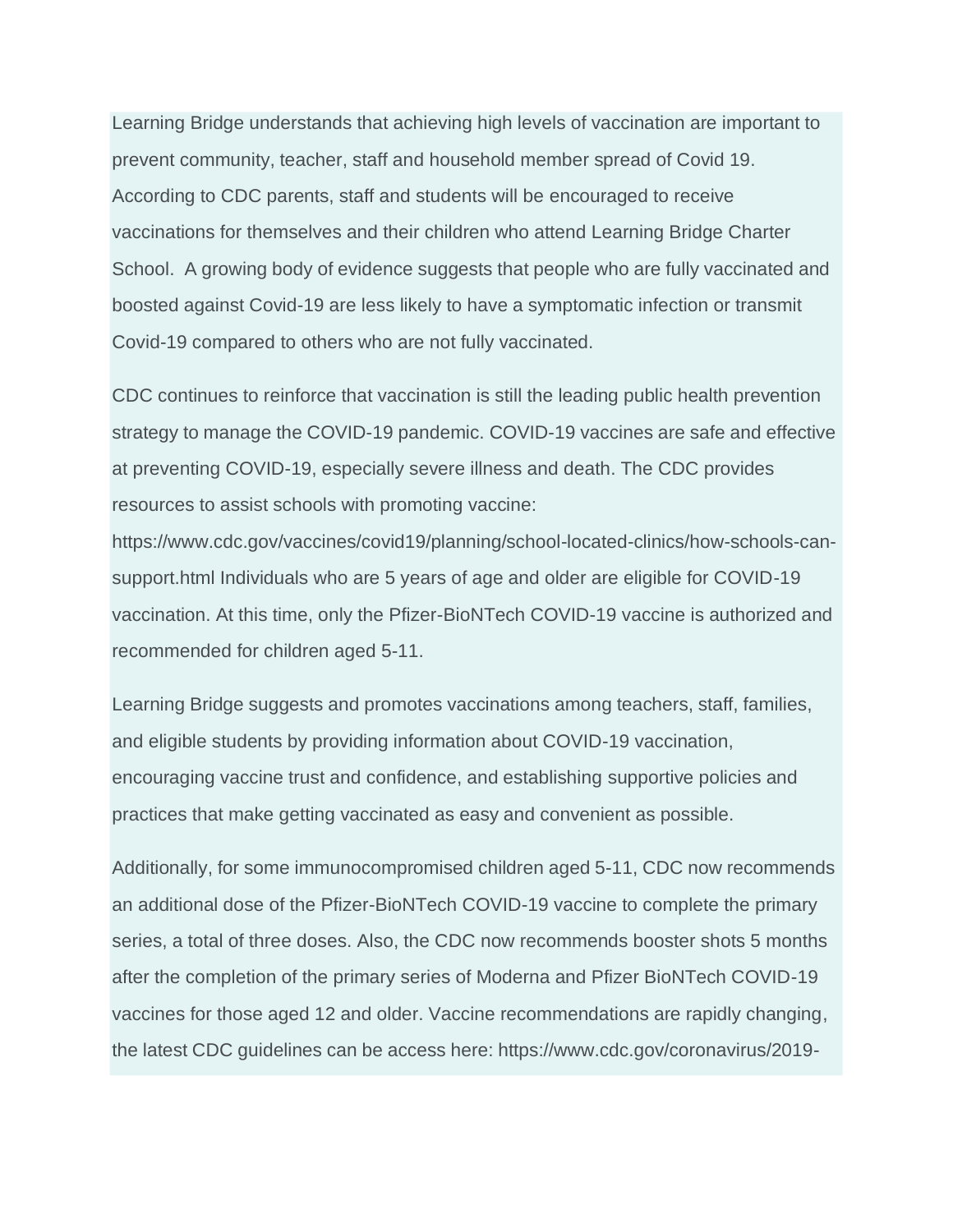ncov/vaccines/stay-up-to-date.html Vaccine appointments can be scheduled online at: https:/[/www.nvcovidfighter.org/](https://www.cdc.gov/coronavirus/2019-ncov/travelers/index.html) or by phone at 800-401-0946.

### **MASK USE:**

**Learning Bridge is not going to require universal masking but recommends it.** CDC is still advising people, including schoolchildren, to wear masks where the risk of COVID-19 is high. The new recommendations do not change the requirement to wear masks on public transportation and indoors in airports, train stations and bus stations. Learning Bridge will have students wear masks on field trips when traveling in cars or on buses. Masks are no longer required on school buses.

But with protection from immunity rising — both from vaccination and infection — the overall risk of severe disease is now generally lower, the CDC said.

Learning Bridge feels "Anybody is certainly welcome to wear a mask at any time if they feel safer wearing a mask," Anyone can go to the CDC website, find out the volume of disease in their community and make that decision. "Learning Bridge along with the CDCrecommends universal indoor masking for all teachers, staff, students, and visitors to K-12 schools, regardless of vaccination status. The American Academy of Pediatrics (AAP), Nevada Chapter advises that in most cases, a child who is unable to wear a mask safely for medical reasons should not attend school in-person, especially in an outbreak setting or in a community with substantial or high transmission.

Full guidance on mask exemptions from AAP, Nevada Chapter can 1 CDC,

K-12 Guidance: https:/[/www.cdc.gov/coronavirus/2019-ncov/community/schools](https://www.cdc.gov/coronavirus/2019-ncov/your-health/effective-masks.html)childcare/k-12-guidance.html 2 American Academy of Pediatrics, COVID-19 Guidance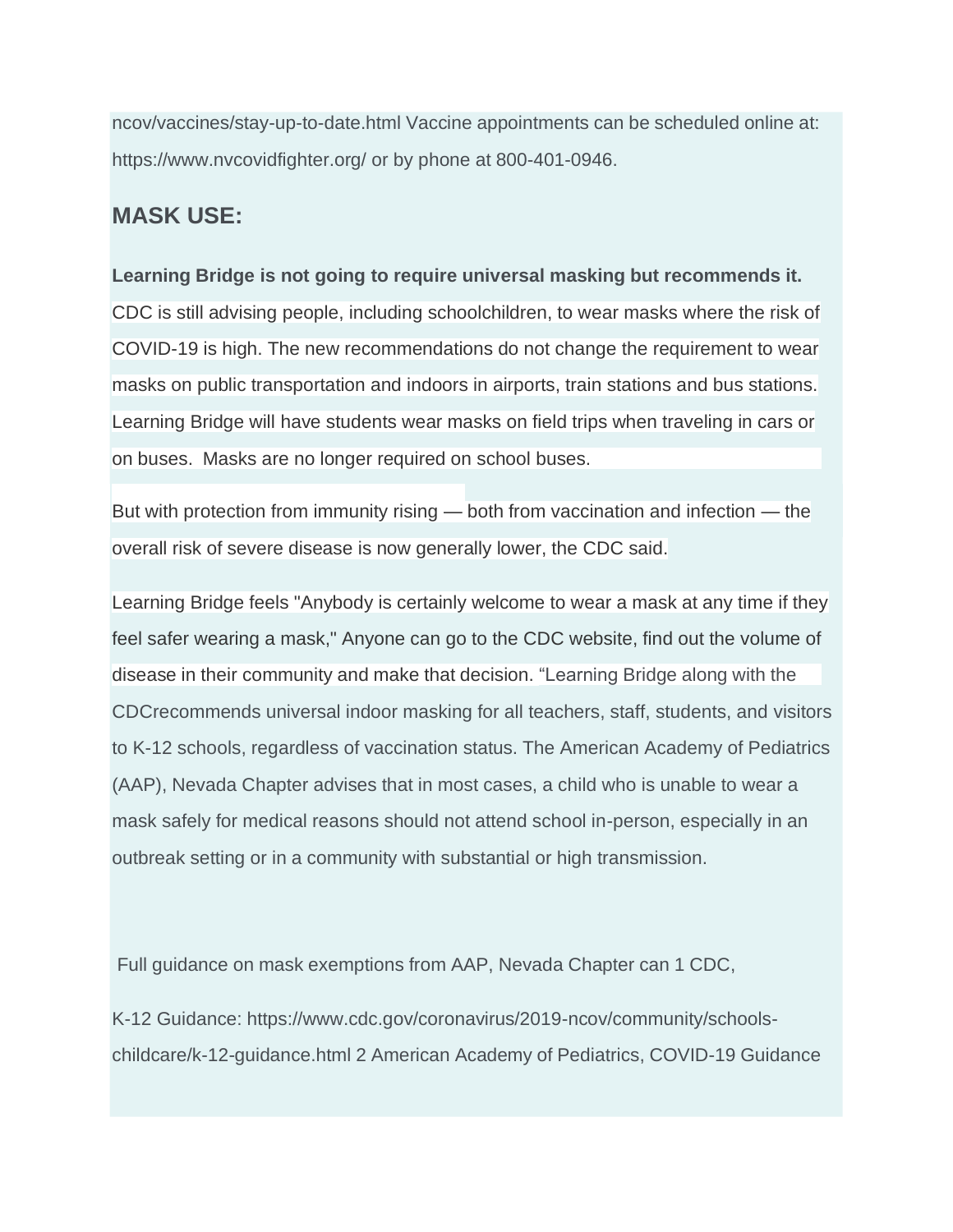for Safe Schools: https://services.aap.org/en/pages/2019-novel-coronaviruscovid-19 infections/clinical-guidance/covid-19-planning-considerations-return-to-in-personeducation-in-schools/ 3 https:/[/www.cdc.gov/coronavirus/2019](http://www.cdc.gov/coronavirus/2019-) ncov/vaccines/effectiveness/why-measure-effectiveness/breakthrough-cases.html

● Carson City, Nevada 89706 775-684-4200 ● Fax 775-687-7570 ● dpbh.nv.gov Created 8.4.2021, https://nvhealthresponse.nv.gov/wp-content/uploads/2021/12/Mask-Exemptions-in-Children-andAdolescents.pdf

If individuals wear face masks properly to cover their nose and mouth, they are effective in helping prevent the spread of COVID-19. Masks should meet CDC recommendations in terms of use and quality. In an effort to reduce the overall burden of contact tracing on K-12 schools while ensuring high-risk exposures are prioritized, DHHS will no longer consider masked contact in a K-12 setting as an exposure regardless of distancing. This pivot allows schools to focus resources on identifying high-risk, indoor, unmasked exposures most likely to result in transmission. More details can be found in the quarantine section below. Additionally, schools can only participate in a Test to Stay Program if the school has universal masking among staff and students as described above. When teachers, staff, and students consistently and correctly wear a facemask, they protect others as well as themselves. Consistent and correct facemask use is especially important indoors and in crowded settings when physical distancing cannot be maintained.

### **Face Cover Directive 052:**

*Pursuant to Directive 052, use of face coverings is not required within the school setting, unless the school is experiencing an outbreak of COVID-19.*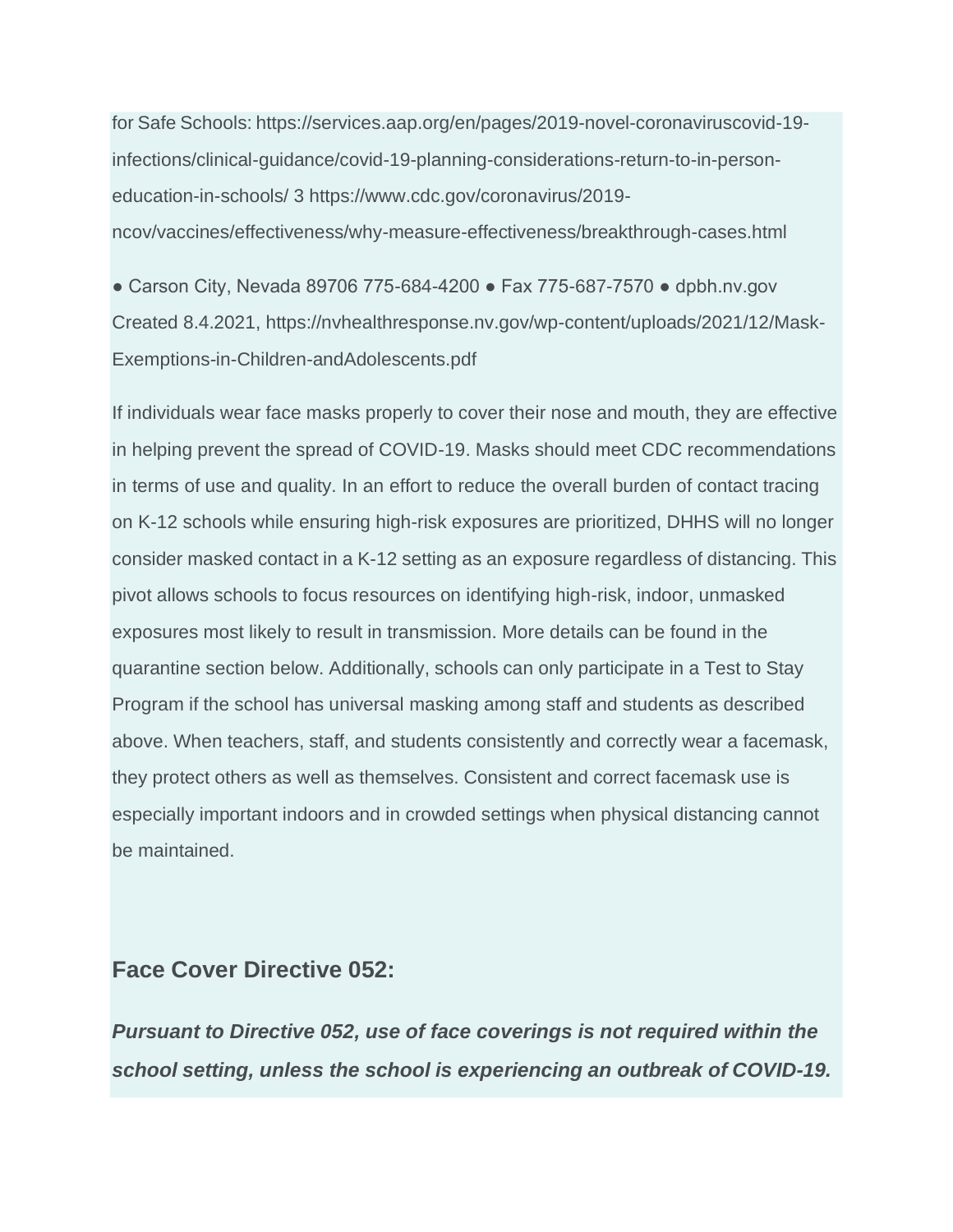*Schools that are experiencing an outbreak must implement appropriate mitigation measures, including universal masking for the duration of the outbreak. Masking must also occur for anyone who has COVID-19 and is following the shortened isolation and quarantine periods, which allow for 5 days of masking after 5 days of either isolation or quarantine as outlined later in the document. Use of face coverings is required on public transportation pursuant to the CDC order issued on January 29, 2021. This includes all passengers and all personnel operating public transportation vehicles, which includes school buses.*

## **Mitigation for School Outbreaks:**

Learning Bridge will mitigate outbreak with the following will use the outbreak definition provided by the Nevada Department of Health and Human Services "School Related Cluster and Outbreak Reporting". CSTE Definitions include:

- Cluster- A k-12 school associated cluster is defined as an education institution that has been found by their local health department to have:
	- Multiple cases comprising at least 10% of students, teachers, or staff, within a specified core group OR
	- At least 3 cases within a specified core group meeting criteria for a probable or confirmed school associated COVID-19 case with symptoms onset or positive test results within 14 days of each other, AND no likely known epidemiologic link to a case outside of the school setting.
- Outbreak- A K-12 outbreak is defined as an educational institution that has been found by school leadership or the local health department to have
	- Multiple cases comprising at least 10% of the students or staff within a specified core group OR
	- $\circ$  At least three cases within a specified core group meeting criteria for a probable or confirmed school associated COVID-19 case with symptom onset or positive test result within 14 days of each other; who were not identified as close contacts of each other in another setting outside of the school; AND
	- Epidemiologically linked in the school setting or a school-sanctioned cocurricular activity.

Learning Bridge has a robust tracking system which tracks all symptomatic students, all testing results, as well as core groups of students. By tracking core students' groups school administration, in consultation with the school nurse will monitor for outbreaks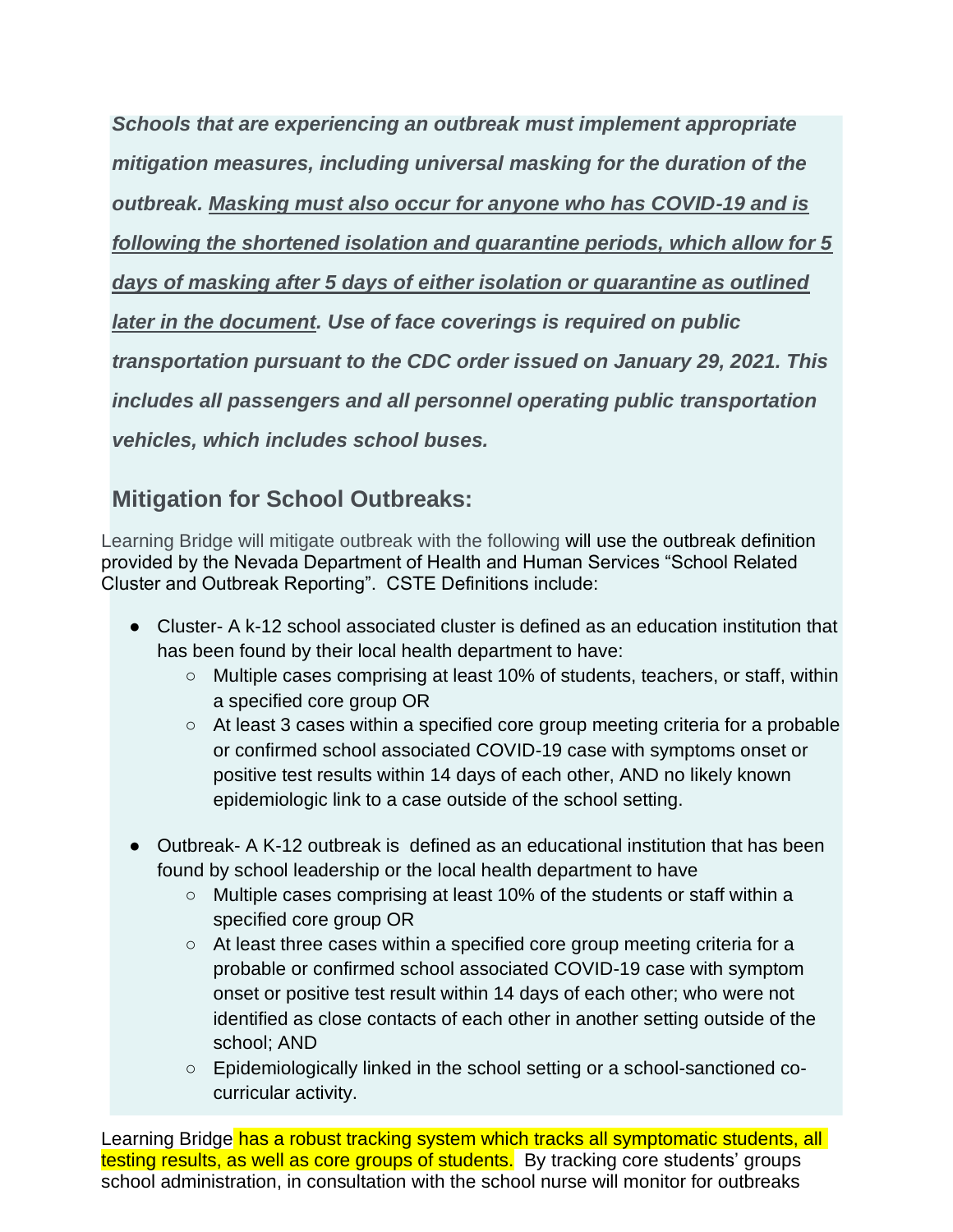based on the above definitions. The school administration, in consultation with the school nurse will declare outbreaks when those definitions have been met.

#### Outbreak Monitoring

Upon outbreak declaration an email, be sent to the SPCSA, DHHS, and the families, staff, and board of Learning Bridge. The email will include the required outbreak mitigation measures:

- Universal masking
- Quarantine and Isolation according to CDC guidelines and outlined in this plan
- To the best of the school ability maintain 3-foot social distancing
- Weekly testing for co-curricular activities
- Cleaning and disinfecting, hand-washing and respiratory etiquette, and improved ventilation as defined in this plan.

#### Outbreak Closure

It typically takes at least one incubation period of 14 days for the impact of implemented mitigation measures to be reflected in the case data. To declare an outbreak over the school administration, in consultation with the school nurse, will monitor weekly for a consistent and sustained reduction in disease transmission over at least 2 incubation periods (28 days). Declaring the outbreak closures is based on case data and other contextual information. Once an outbreak is declared over, an email notification will be sent to all key stakeholders.

If a local health authority determines that a school-wide outbreak of COVID-19 is

occurring and is not being adequately mitigated by Learning Bridge Charter School, the

applicable local health authority may require the mandatory and immediate use of face

coverings for all students and staff in the affected school building(s) and any additional

mitigation measures deemed necessary by the local health authority for that school or

school building(s). **In such an event, the face covering requirement and any other**

**mitigation measures remain in effect until the local health authority determines**

**that the outbreak is closed."**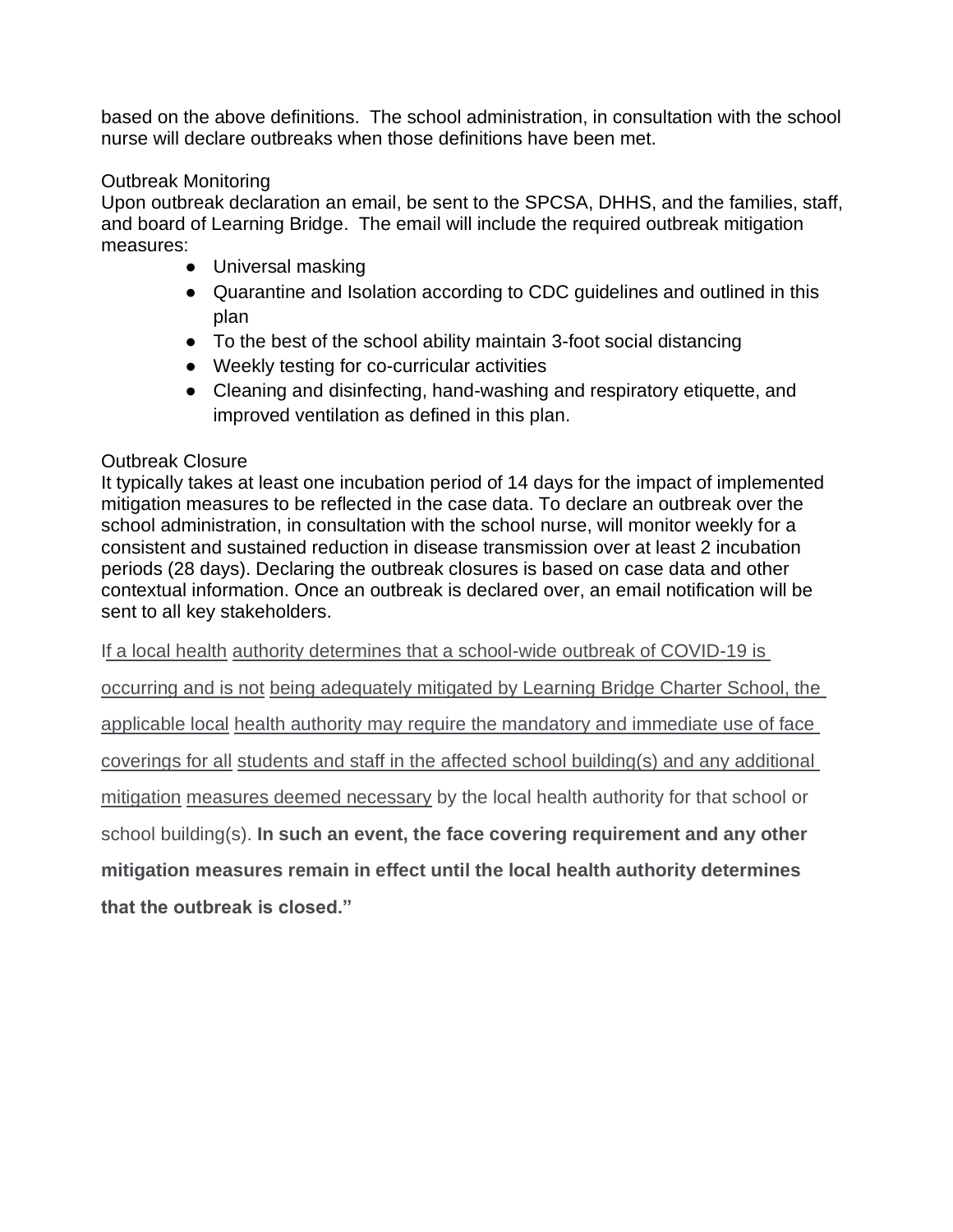### **Physical Distancing:**

Stay 6 feet away from others

- Inside your home: Avoid close contact with people who are sick, if possible. If possible, maintain 6 feet between the person who is sick and other household members. If you are taking care of someone who is sick, make sure you properly wear a [well-fitting](http://www.cdc.gov/vaccines/covid19/planning/school-located-clinics/how-schools-can-) mask and follow other steps to protect yourself.
- Indoors in public: If you are not [up to date on COVID-19 vaccines,](https://www.cdc.gov/coronavirus/2019-ncov/vaccines/fully-vaccinated.html) stay at least 6 feet away from other people, especially if you are at [higher risk of getting very](https://www.cdc.gov/coronavirus/2019-ncov/need-extra-precautions/people-with-medical-conditions.html) [sick](http://www.cdc.gov/coronavirus/2019-ncov/community/schools-) with COVID-19.

Physical Distancing To promote full in-person learning, CDC recommends schools maintain at least 3 feet of physical distance between students within classrooms. This reduction from 6 feet of physical distancing should also be combined with universal indoor mask wearing to reduce transmission risk. When it is not possible to maintain a physical distance of at least 3 feet, such as when schools cannot fully reopen while maintaining these distances, it is especially important to layer multiple other prevention strategies, such as universal indoor masking, screening testing, cohorting, improved ventilation, handwashing and covering coughs and sneezes, staying home when sick with symptoms of infectious illness including COVID-19, and regular cleaning to help reduce transmission risk.

Mask use by people who are not fully vaccinated is particularly important when physical distance cannot be maintained. A distance of at least 6 feet is recommended between students and teachers/staff, and between teachers/staff who are not fully vaccinated. COVID-19 Testing Screening testing identifies infected people, including those with or without symptoms (or before development of symptoms) who may be contagious, so that measures can be taken to prevent further transmission.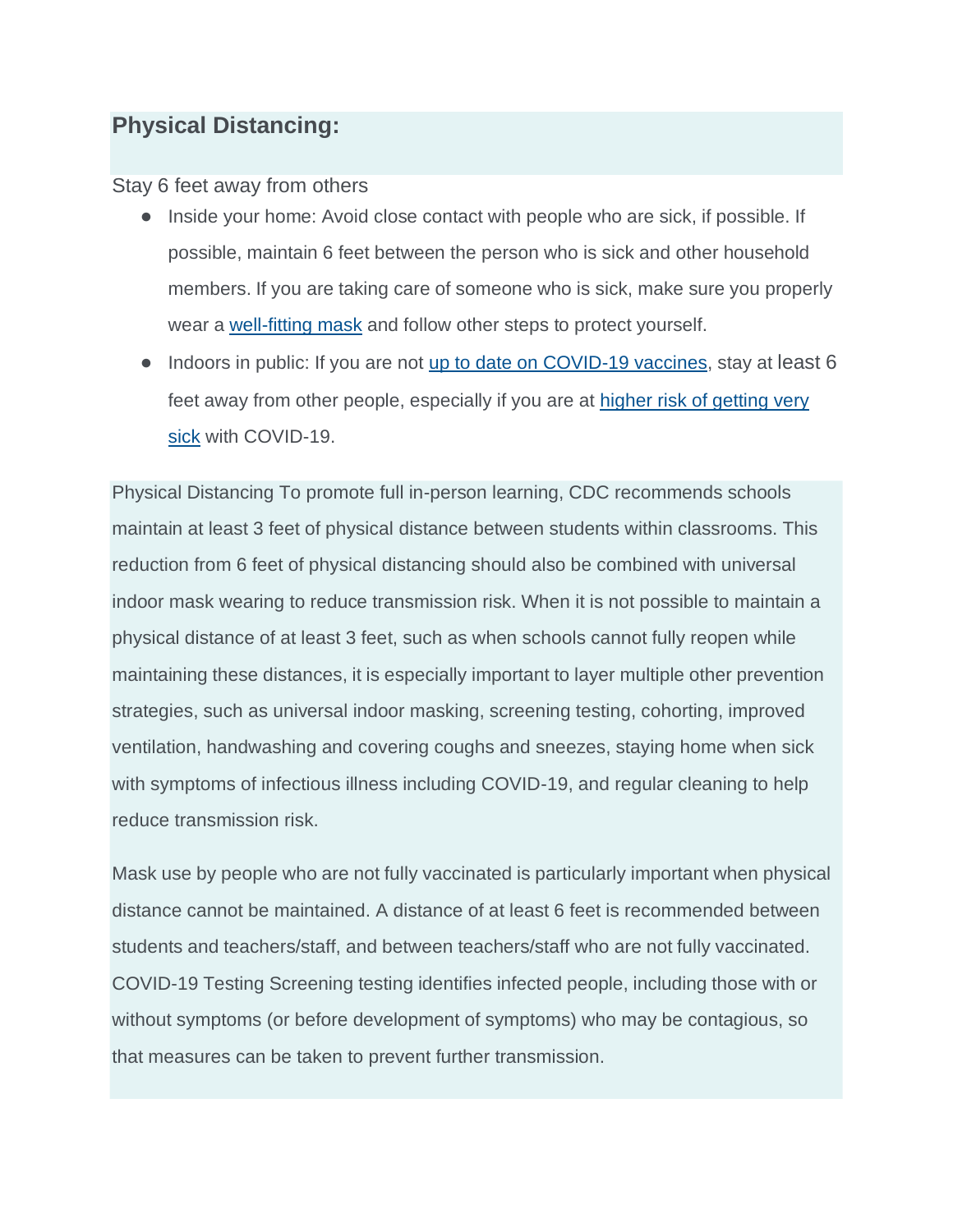Learning Bridge will encourage Test to Stay (TTS) it combines [contact tracing](https://www.cdc.gov/coronavirus/2019-ncov/community/schools-childcare/K-12-contact-tracing.html) and [serial testing](http://www.nvcovidfighter.org/) (testing that is repeated at least twice during a seven-day period after last close contact with a person with COVID-19) to allow some students, teachers, and staff who would otherwise need to [quarantine,](https://www.cdc.gov/coronavirus/2019-ncov/your-health/treatments-for-severe-illness.html) do not test positive for COVID-19, and do not have symptoms of COVID-19 to continue in-person learning. This includes people who are a school-associated close contact, are not up to date on their COVID-19 vaccines, do not test positive for SARS-CoV-2, and have no symptoms. TTS participants should get tested at least upon notification of their close contact and again on 5-7 days after their last close contact with someone with COVID-19.

Learning Bridge will encourage students who participate in TTS to properly wear well-fitting masks while in school and should stay home and [isolate](https://www.cdc.gov/coronavirus/2019-ncov/testing/diagnostic-testing.html) if they develop symptoms or test positive for SARS-CoV-2. Schools considering TTS should have robust contact tracing in place and access to testing resources (for example, testing supplies and personnel to conduct testing, or access to an existing community testing site), among other layered prevention strategies. Testing frequency after a close contact can vary (for example, from twice in a seven-day period to daily), but more frequent testing can more quickly identify students who become infected with SARS-CoV-2 and need to [isolate.](http://www.cdc.gov/coronavirus/2019-ncov/community/schools-)

Learning Bridge will consider TTS as an option for keeping asymptomatic schoolassociated close contacts in the classroom as an alternative to traditional quarantine at home. Because TTS can be resource intensive, Learning Bride will work with our local health officials. School district administrators and local public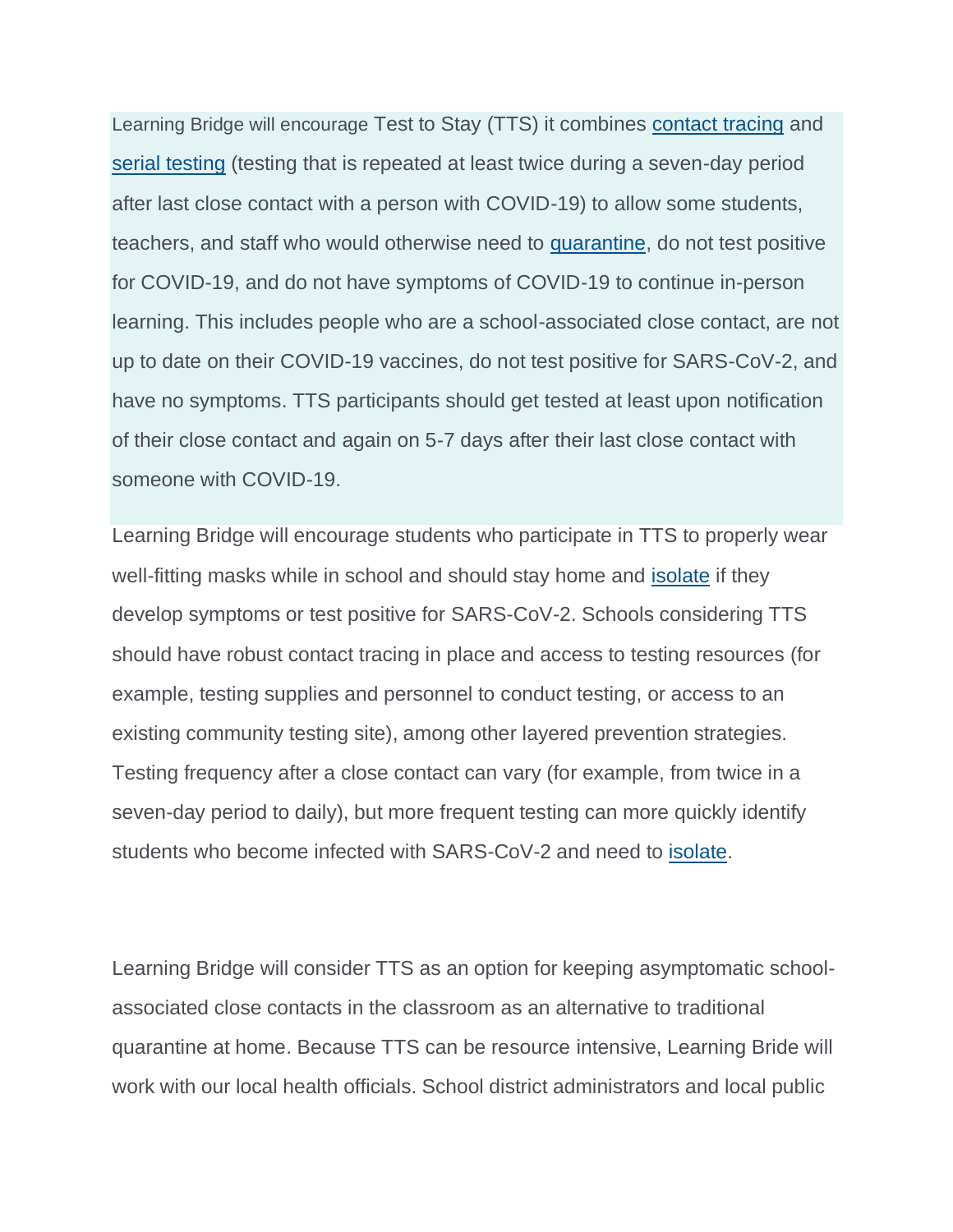health agencies will make efforts to ensure that such strategies, if offered, are available in an equitable way among students and across schools and comply with all applicable laws, regulations, and policies, including those related to privacy and confidentiality. Administrators will ensure that students who are [isolating](https://www.cdc.gov/coronavirus/2019-ncov/community/schools-childcare/k-12-contact-tracing/about-isolation.html) or in [quarantine](https://www.cdc.gov/coronavirus/2019-ncov/science/community-levels.html) at home have adequate access to remote learning options and that they and their families receive support and follow-up to promote learning and minimize disruption.

In Learning Bridge and K-12 schools, screening testing can help promptly identify and isolate cases, quarantine those who may have been exposed to COVID19 and are not fully vaccinated. CDC guidance provides that people who are fully vaccinated do not need to participate in screening testing. DHHS recommends that testing of all those that are unvaccinated, both staff and students occur at least weekly to be effective.

**However, testing is encouraged for parents, students and staff.** In schools where testing of all staff and students is not feasible, schools may consider multiple testing strategies, for example, testing a random sample of at least 10% of staff and students who are not fully vaccinated. Weekly testing of those involved in school-based extracurricular activities, including athletics, should occur for those that are not fully vaccinated. Those that should be included in the testing program include student athletes, participants, coaches, trainers, and other people (such as adult volunteers) who are not fully vaccinated and could come into close contact with others during these activities.

**Learning Bridge students participating in sporting activities with White Pine school district are tested by the White Pine District for play eligibility and follow their active rules as athletes for White Pine School District.**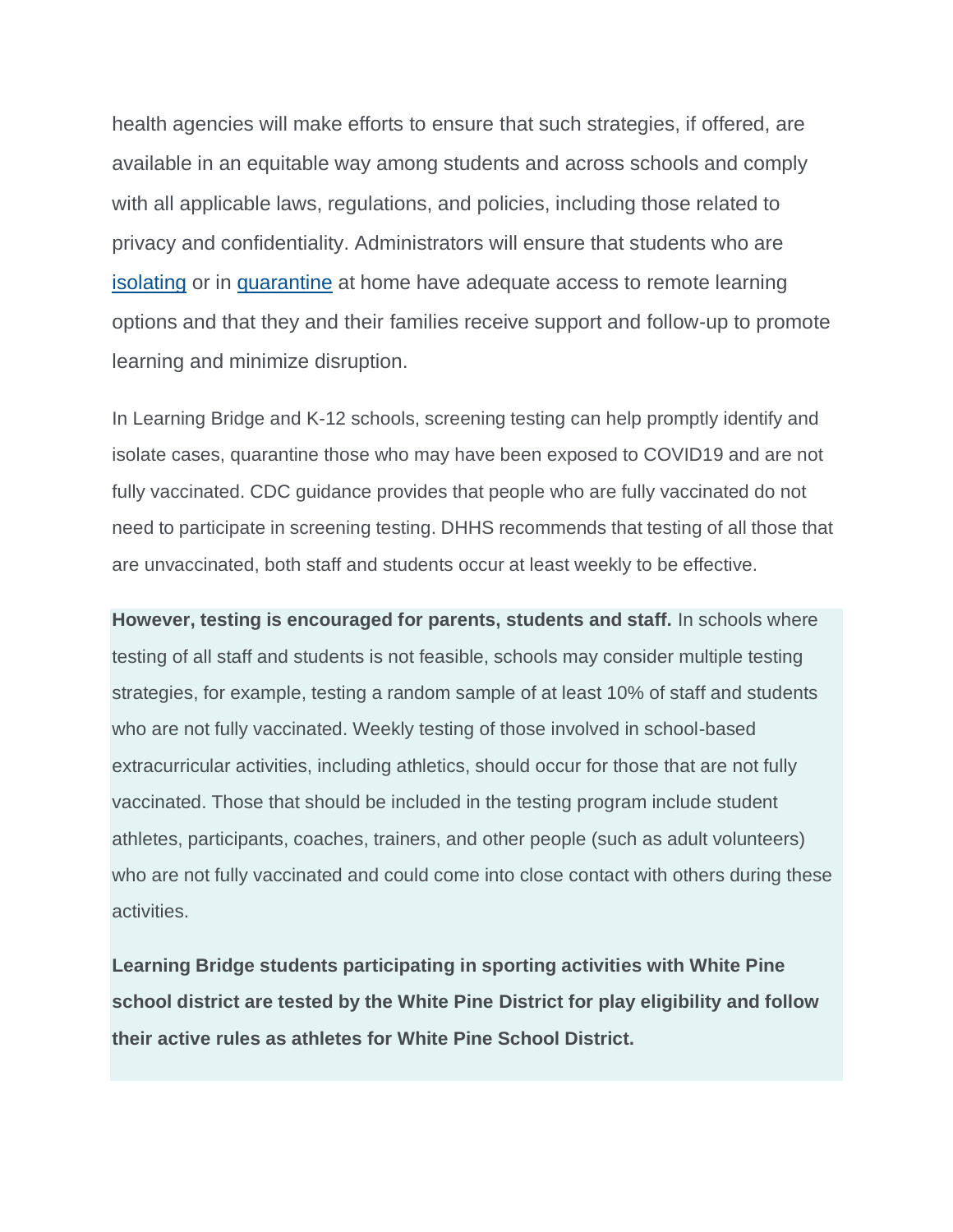Any activities with elevated risk such as those that involve singing, shouting, band, and exercise that could lead to increased exhalation should be included. If community transmission reaches transmission level (orange), screening for this group should increase to twice weekly. Once community transmission reaches the high transmission level (red), sports and extracurricular activities should be canceled or held virtually to protect in-person learning, unless all participants are fully vaccinated.

## **RETURNING TO SCHOOL AFTER ILLNESS:**

Learning Bridge intends this for staff, students and parents. It is recommended adherence to the [current CDC guidance on discontinuing isolation a](https://www.cdc.gov/coronavirus/2019-ncov/community/schools-childcare/k-12-contact-tracing/about-quarantine.html)nd returning to work or school is summarized here for easy reference. Workers in health care settings should follow.

Individuals who test positive for SARS-CoV-2, the virus that causes COVID-19, and who have had symptoms, may return to work or school when:

People who have COVID-19 and have or had [symptoms](https://www.cdc.gov/coronavirus/2019-ncov/symptoms-testing/symptoms.html) should isolate for at least 5 days. To calculate the 5-day isolation period, day 0 is the first day of symptoms. Day 1 is the first full day after their symptoms developed.

● They can end isolation after 5 full days if they are fever-free for 24 hours without the use of fever-reducing medication and other symptoms have improved (loss of taste and smell may persist for weeks or months after recovery and need not delay the end of isolation).

Requiring a negative SARS-CoV-2 test prior to returning to work or school is not recommended. Instead, employers and schools should follow the time- and symptom-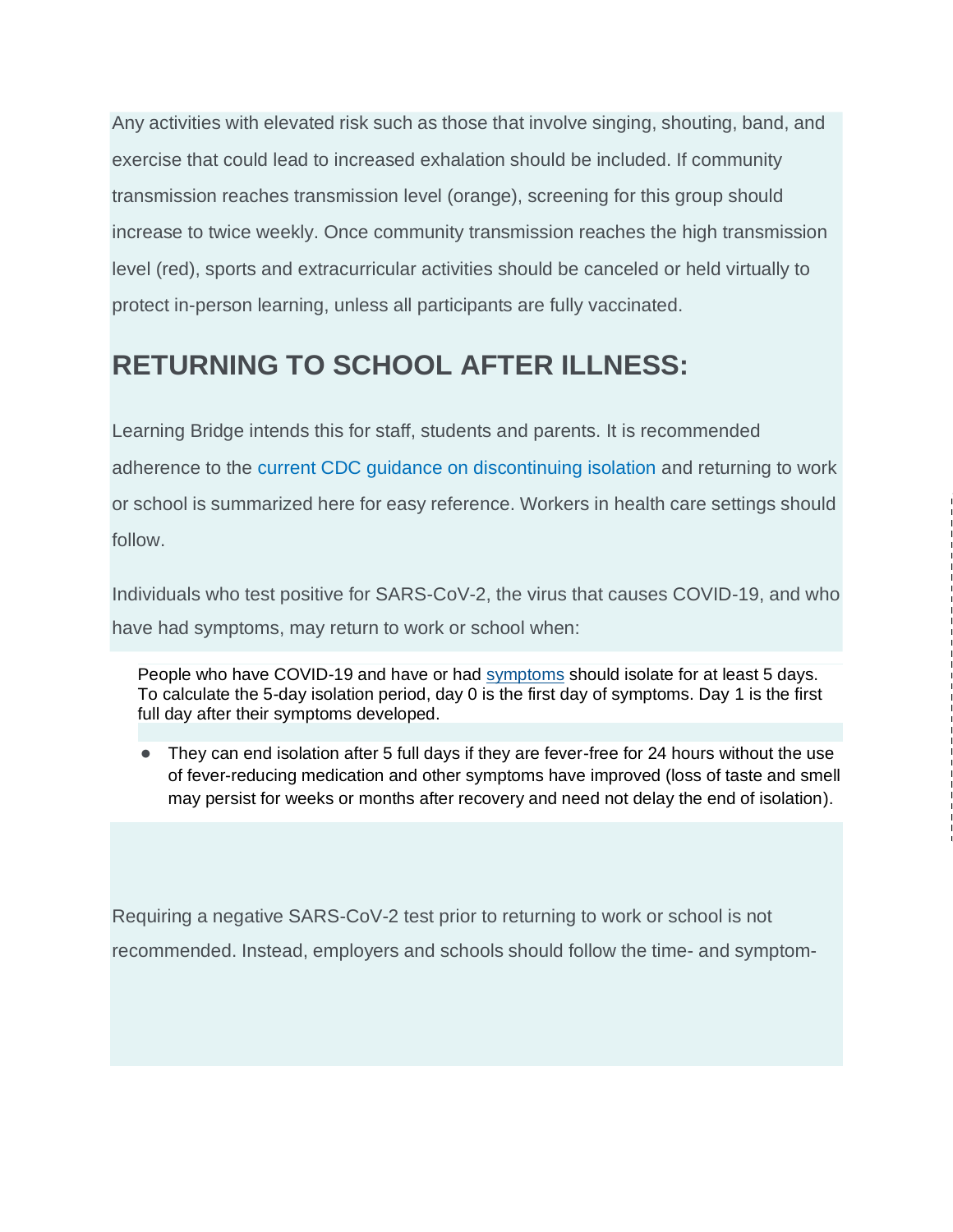based approach described above in determining when individuals can return to work or school following COVID-19 diagnosis.

Return to work or school guidelines for all individuals or for specific settings Learning Bridge will follow the jurisdiction of Nevada; individuals should also consult with and follow guidance from their local health departments.

### **If a Student or Staff Member Gets Diagnosed with COVID-19:**

If a student or staff member has a positive COVID-19 test or gets diagnosis of

presumptive COVID-19 from their health care provider, we will follow these guidelines to decide about return to school:

- Must be fever free a minimum of at least 24 hours without the use of fever reducing medication such as Tylenol, Motrin, Advil, or any fever reducing medication
- Must have improvement in symptoms
- Must stay home at least five days after symptoms first appear
- May be asked to provide documentation from a licensed health care provider stating cleared to return to school

## **Cleaning and Disinfecting Every Day:**

Daily cleaning and disinfecting is usually enough to sufficiently remove potential viruses that may be on surfaces. When Someone is Sick: Close off areas used by the individuals with COVID-19 and wait as long as practical and ideally 24 hours before beginning cleaning and disinfection to minimize potential for exposure to respiratory droplets. The areas will be cleaned before it is put into use. Open outside doors and windows to increase air circulation in the area. Cleaning staff will clean and disinfect all areas (offices, bathrooms, and common areas) used by the ill persons, focusing especially on frequently touched surfaces (e.g. door knobs, drinking faucets, keyboards, touchscreens, and hallway handrails).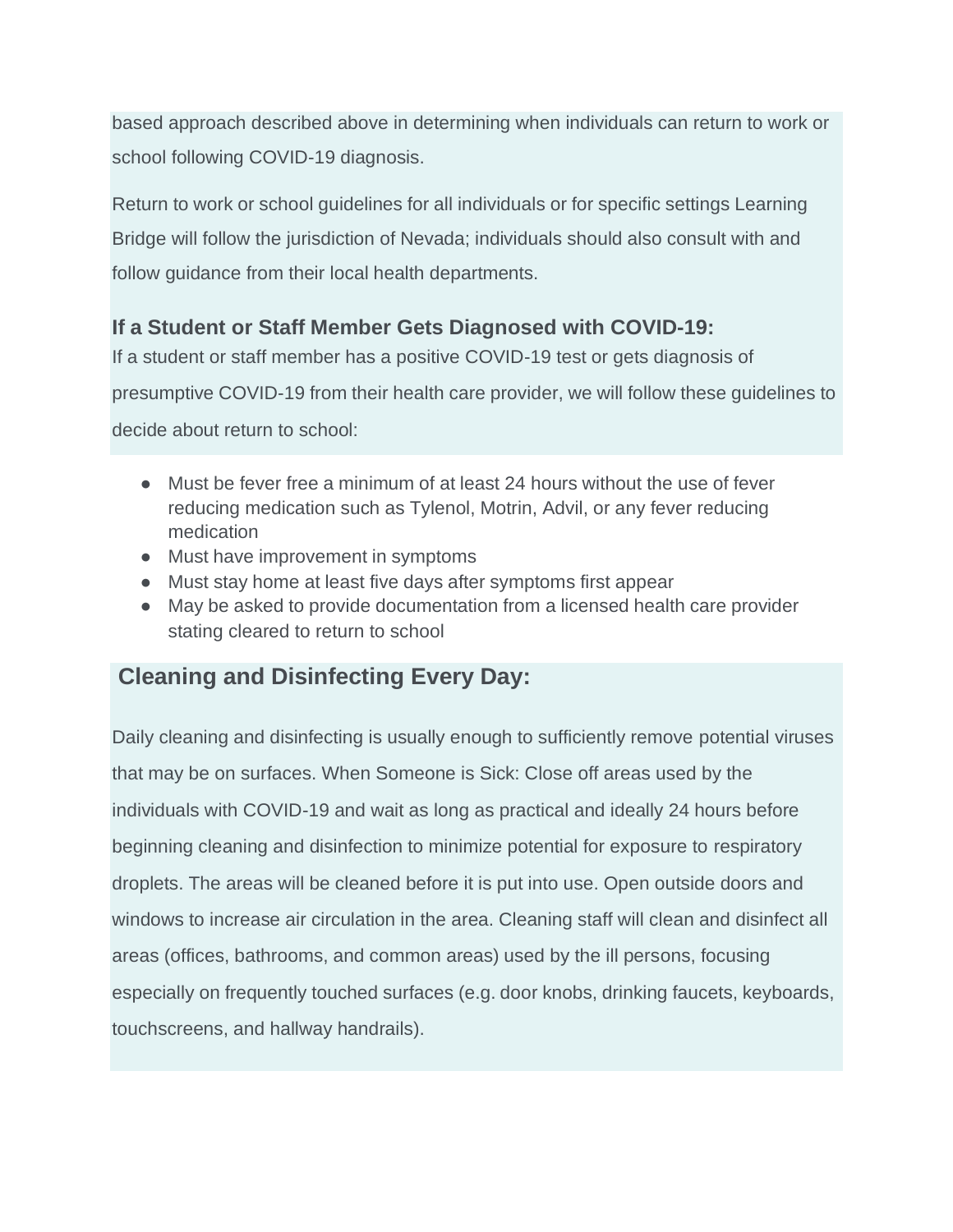Staff/personnel will ensure that desk surfaces are cleared of items at the end of the day to facilitate janitorial staff's ability to rapidly disinfect surfaces without having to remove student and teachers' possessions. If surfaces are dirty, they will be cleaned using a detergent or soap and water prior to disinfection. Learning Bridge will follow manufacturer's instructions for application and proper ventilation.

## **Closure of Rooms and School Buildings During outbreaks:**

Closure of rooms and school buildings may be necessary to reduce the risk of spread of illness. Rooms are closed based on the need to sanitize and eliminate close contact exposures. If several rooms are affected in a building, the entire building may be closed. If there is substantial risk of spread of contagion or severe illness, the school building may be closed. The requirement to close and the extent and length of closure of a room or school depends on 4150 Technology Way ● Carson City, Nevada 89706 775-684- 4200 ● Fax 775-687-7570 ● dpbh.nv.gov Created 8.4.2021, updated 2.17.2022 Specific illness and measures that will be taken by Learning Bridge to control the spread of illness and ensure the safety of students, staff, their families, and the community. The following applies:

• Closure of Rooms – For any vomiting or fecal incidents in a classroom or other areas, the classroom or area shall also be closed and sanitized prior to being reoccupied. During outbreaks, rooms may be closed by DHHS or the school district superintendent if cases are linked to room occupancy or if the layout of the room does not allow for adherence to CDC guidelines to control and prevent the spread of infection.

In all cases, rooms must be sanitized following protocol for the specific illness. • Closure of School Buildings – For any infectious disease, a school building may be closed as necessary to control the spread of illness throughout the school site. *School buildings shall be closed under the following criteria:*